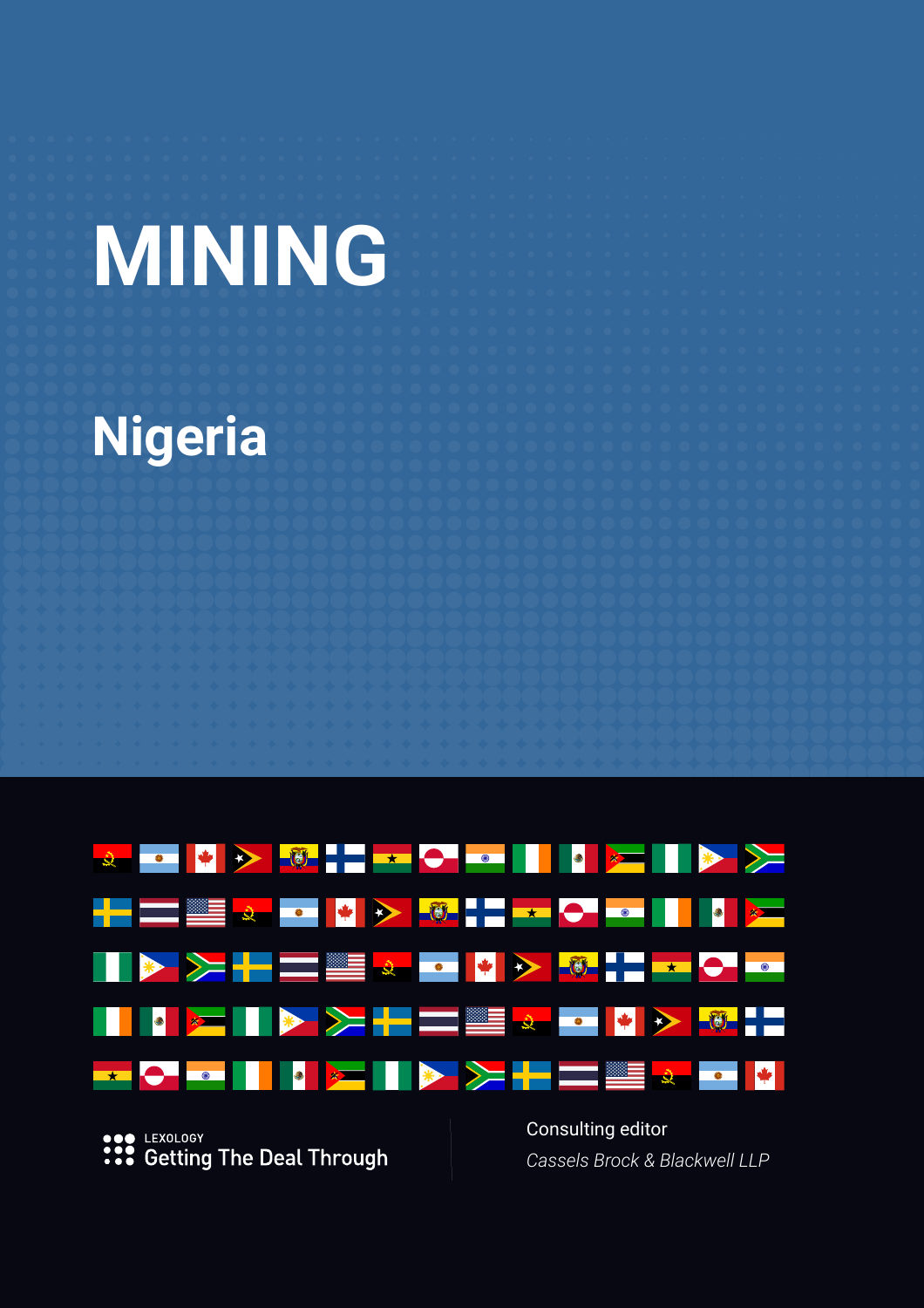# **Mining**

Consulting editors

#### **Darrell Podowski, Brian Dominique, Lauren White, Joel Matson**

*Cassels Brock & Blackwell LLP*

Quick reference guide enabling side-by-side comparison of local insights into mining industry issues, including industry overview; basis of legal, regulatory and resource/reserve reporting system; ownership and acquisition of mining rights and title; restrictions on foreign parties; state participation, expropriation and compensation mechanisms; duties, royalties and taxes, including stabilisation mechanisms; business structures; fnancing sources and security regime; restrictions on movement of goods, services, people and capital in connection with mining activities; environmental, closure and remediation, health and safety, labour, social and community, and international law issues; anti-bribery and corrupt practices; and recent trends.

#### Generated 23 May 2022

The information contained in this report is indicative only. Law Business Research is not responsible for any actions (or lack thereof) taken as a result of relying on or in any way using information contained in this report and in no event shall be liable for any damages resulting from reliance on or use of this information. © Copyright 2006 - 2022 Law Business Research

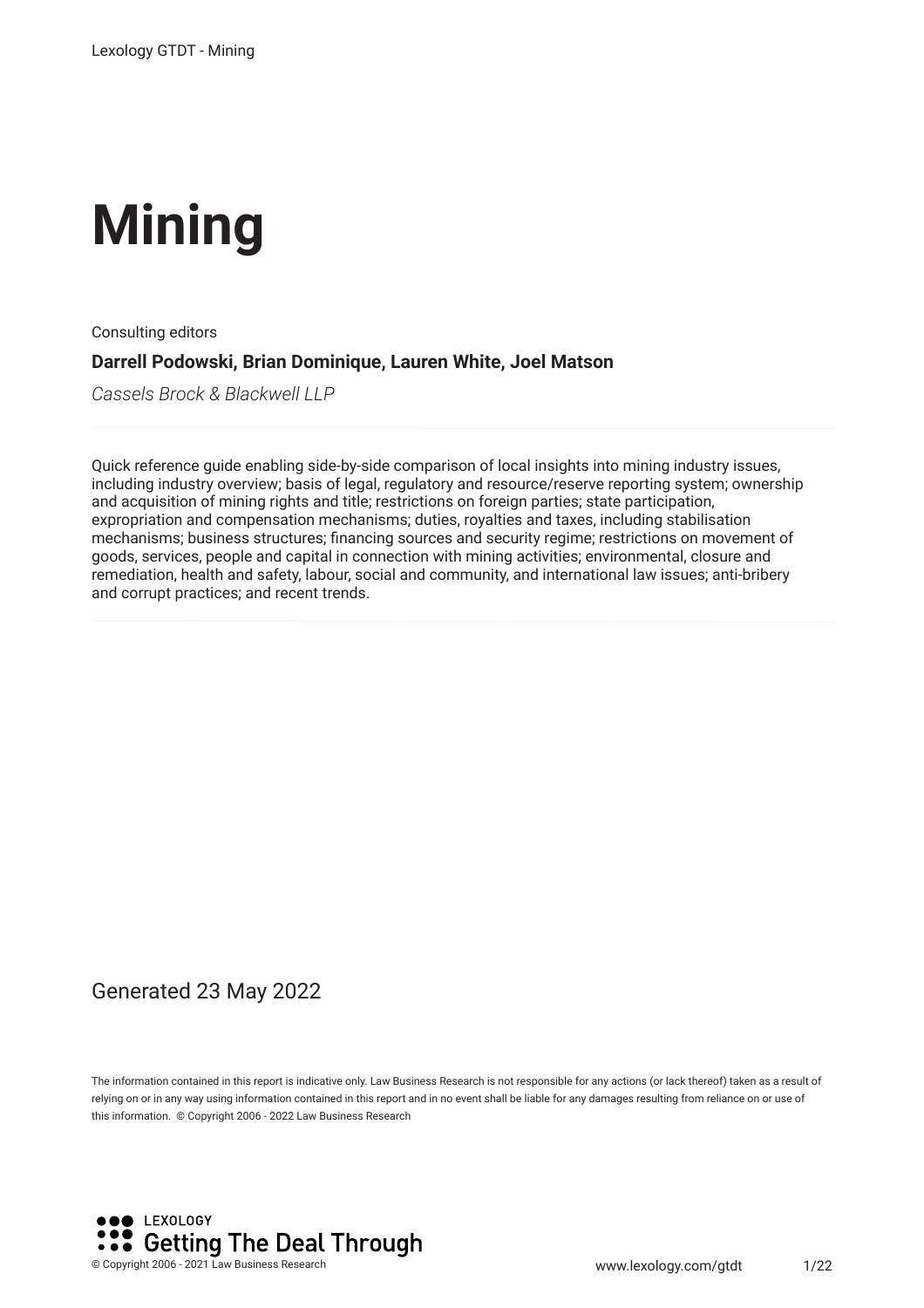## **Table of contents**

#### **MINING INDUSTRY**

**Standing Target minerals Regions**

#### **LEGAL AND REGULATORY STRUCTURE**

**Basis of legal system Regulation Classifcation system**

#### **MINING RIGHTS AND TITLE**

**State control over mining rights Publicly available information and data Acquisition of rights by private parties Renewal and transfer of mineral licences Duration of mining rights Acquisition by domestic parties versus acquisition by foreign parties Protection of mining rights Surface rights Participation of government and state agencies Government expropriation of licences Protected areas**

#### **DUTIES, ROYALTIES AND TAXES**

**Duties, royalties and taxes payable by private parties**

**Tax advantages and incentives**

**Tax stabilisation**

**Carried interest**

**Transfer taxes and capital gains**

**Distinction between domestic parties and foreign parties**

#### **BUSINESS STRUCTURES**

**Principal business structures Local entity requirement**

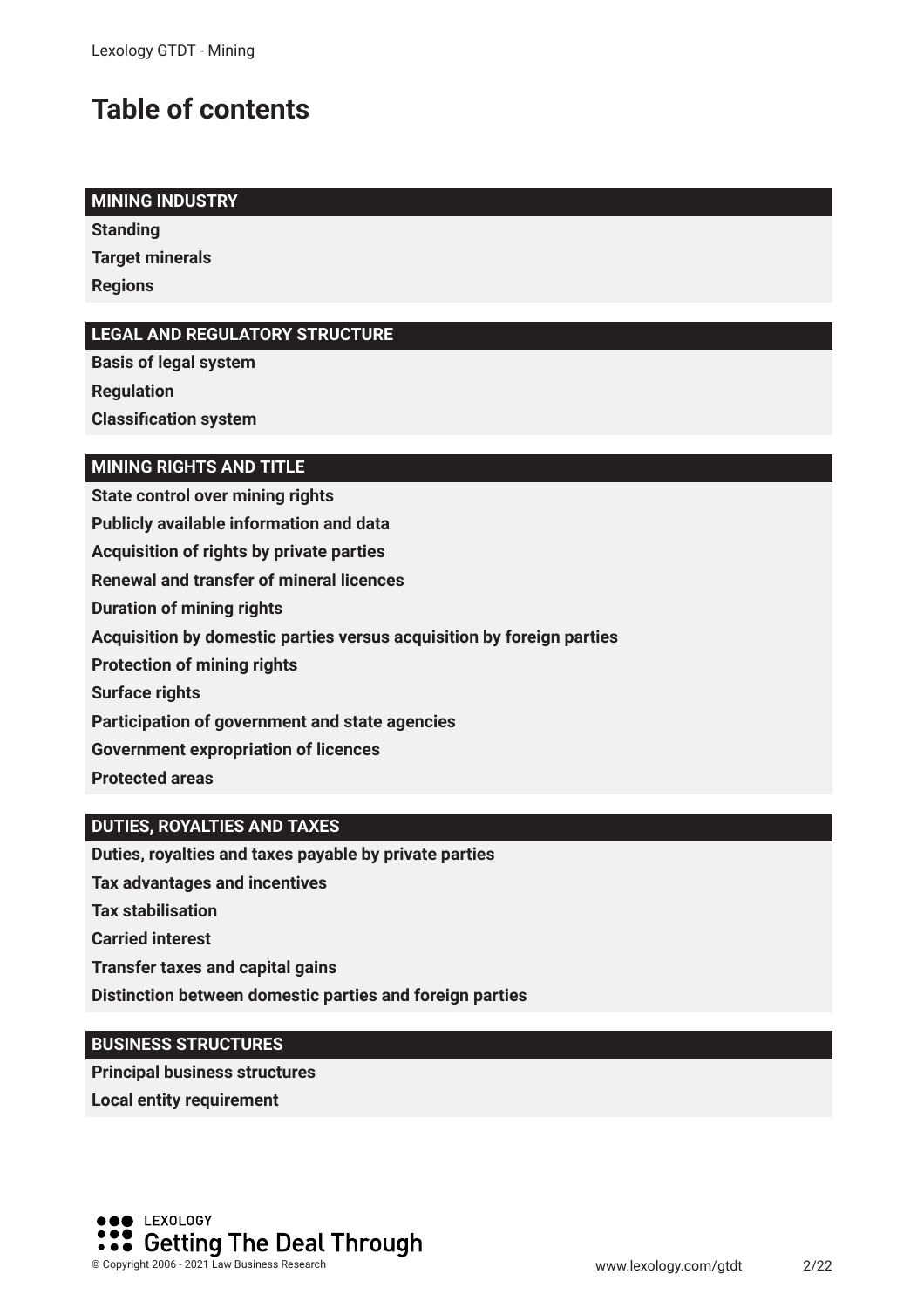#### **Bilateral investment and tax treaties**

#### **FINANCING**

**Principal sources of fnancing**

**Direct fnancing from government or major pension funds**

**Security regime**

#### **RESTRICTIONS**

**Importation restrictions**

**Standard conditions and agreements**

**Mineral restrictions**

**Import of funds restrictions**

#### **ENVIRONMENT**

**Principal applicable environmental laws Environmental review and permitting process Sustainability Closure and remediation process Restrictions on building tailings or waste dams**

#### **HEALTH AND SAFETY, AND LABOUR ISSUES**

**Principal health and safety, and labour laws Management and recycling of mining waste Use of domestic and foreign employees**

#### **SOCIAL AND COMMUNITY ISSUES**

**Community engagement and CSR Rights of aboriginal, indigenous or disadvantaged peoples**

**International law**

#### **ANTI-BRIBERY AND CORRUPT PRACTICES**

**Local legislation Foreign legislation Disclosure of payments by resource companies**

#### **FOREIGN INVESTMENT**

**Foreign ownership restrictions**

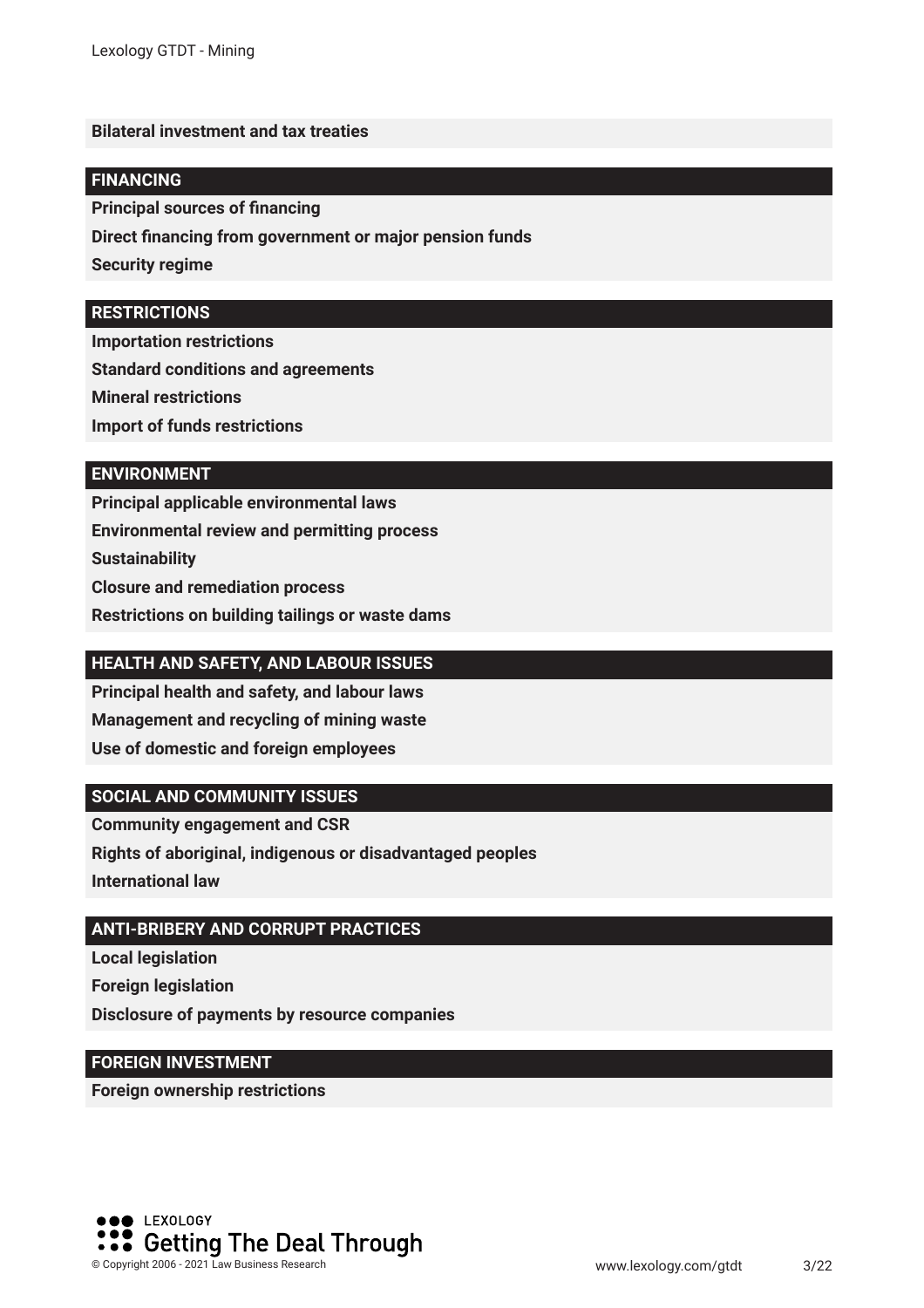#### **INTERNATIONAL TREATIES**

**Applicable international treaties**

#### **UPDATE AND TRENDS**

**Recent developments** 

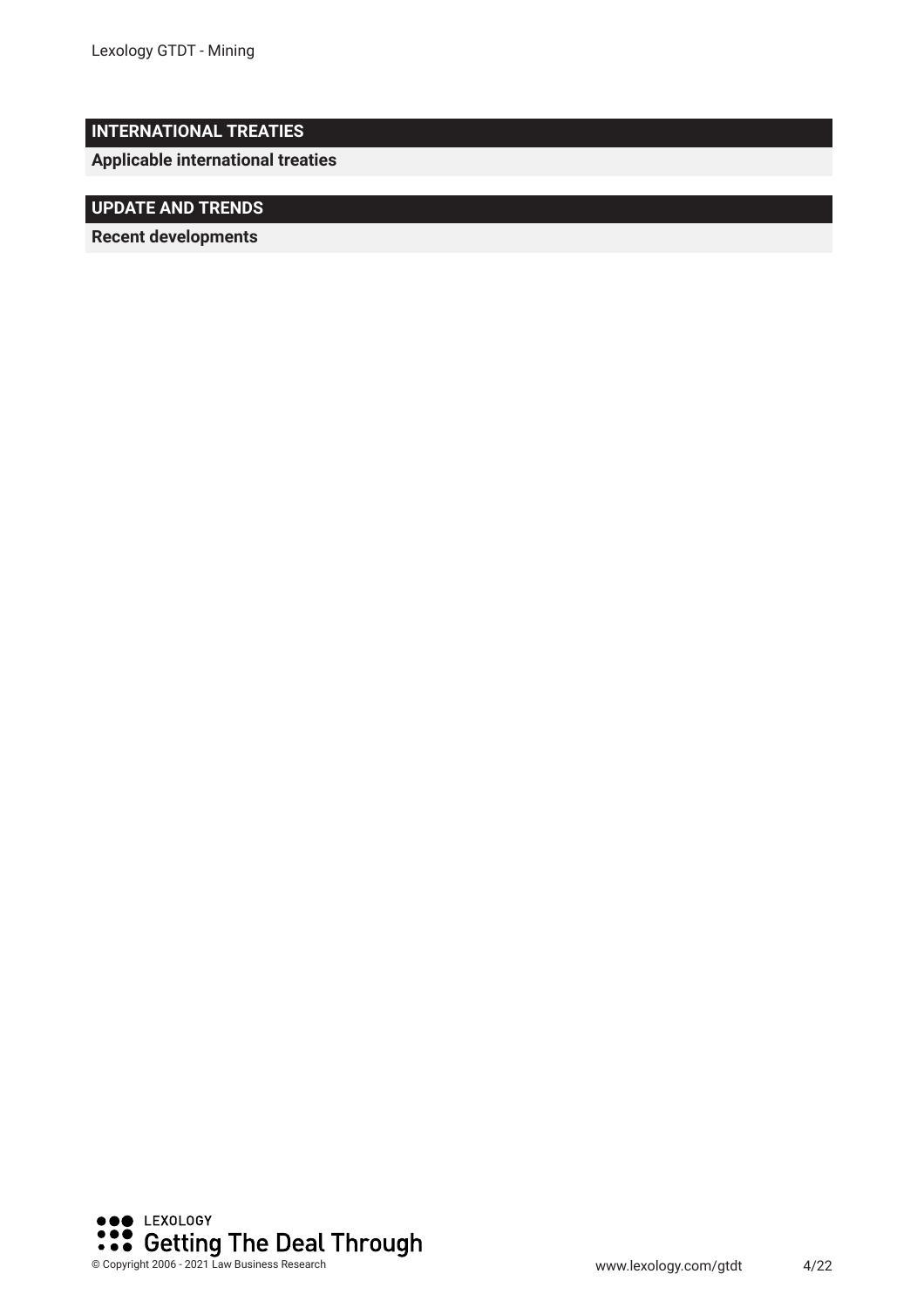### **Contributors**

#### Nigeria



**Gbite Adeniji** adeniji@enradvisory.com *ENR Advisory*



**Jumoke Fajemirokun** fajemirokun@enradvisory.com *ENR Advisory*



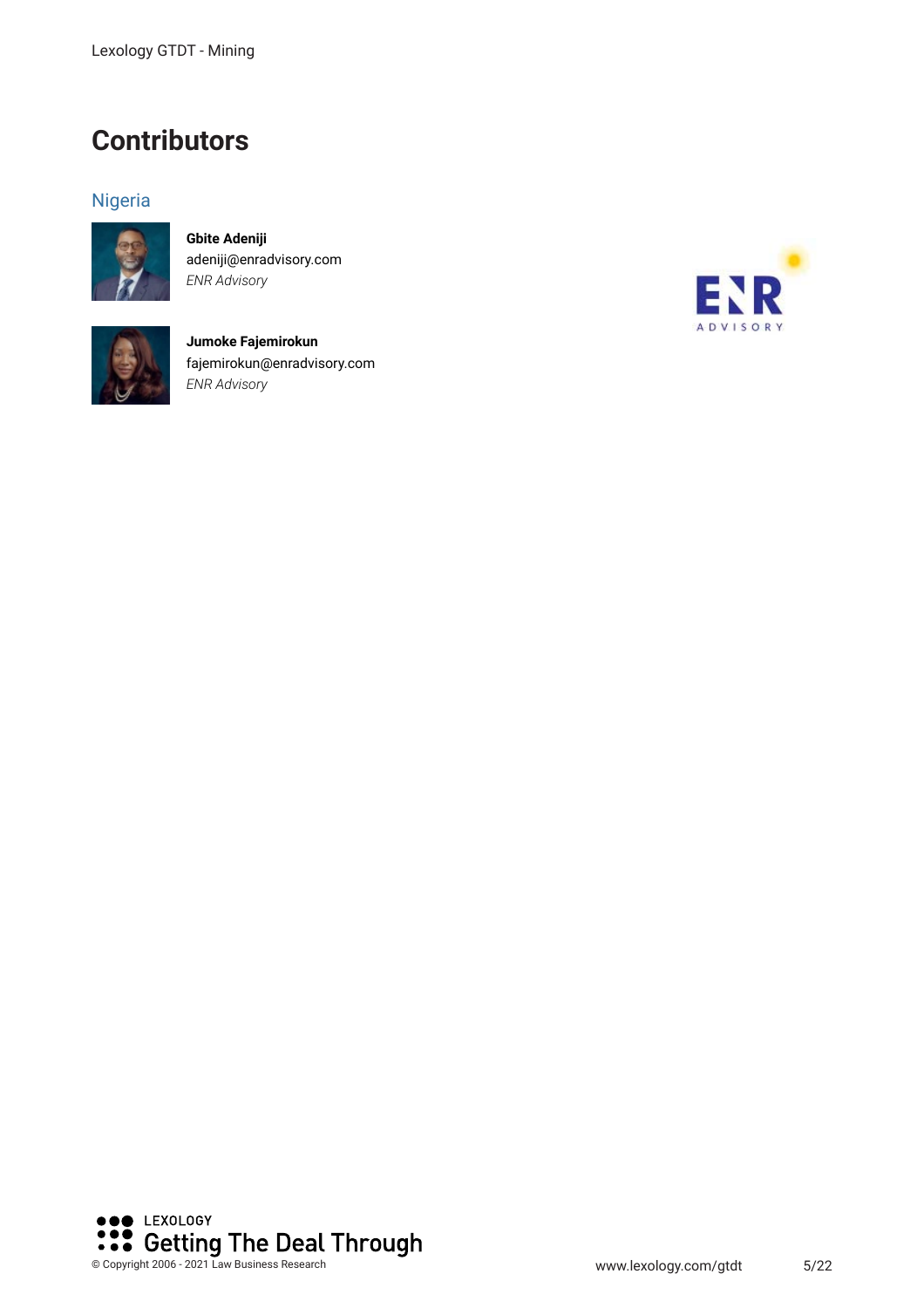#### **MINING INDUSTRY**

#### **Standing**

What is the nature and importance of the mining industry in your country?

The development of the mining industry is crucial for the economic diversifcation of the Nigerian economy, which is currently largely dependent on revenue from crude oil. For this reason, the federal government embarked on a series of legal, regulatory, institutional and fscal reforms for the mining sector. Key initiatives in this regard include the enactment of a new mining law in 2007, the issuance of mining regulations in 2011, the establishment of a cadastral system for mineral title administration, a geological data acquisition programme and the establishment of a solid mineral development fund to fund data acquisition, among others.

*Law stated - 06 May 2022*

#### **Target minerals**

What are the target minerals?

A broad range of minerals is known to be found across the country. However, the federal government has identifed baryte, bitumen, coal, gold, iron ore, lead-zinc and limestone as strategic minerals for Nigeria's industrialisation requirements. Based on the recent discoveries of cobalt, lithium, titanium, tungsten and rare-earth deposits, the federal government has also announced an intention to prioritise the development of minerals used in battery technology or renewable energy.

*Law stated - 06 May 2022*

#### **Regions**

Which regions are most active?

The north-west, south-west and middle belt regions in Nigeria are the most active areas.

*Law stated - 06 May 2022*

#### **LEGAL AND REGULATORY STRUCTURE**

#### **Basis of legal system**

Is the legal system civil or common law-based?

The legal system is common law-based.

*Law stated - 06 May 2022*

#### **Regulation**

How is the mining industry regulated?

Nigeria is a federation and title to minerals is reserved by the Constitution for the federal government. Thus, the mining industry is regulated at the federal level. However, access to land (surface title) is regulated by the state governments.

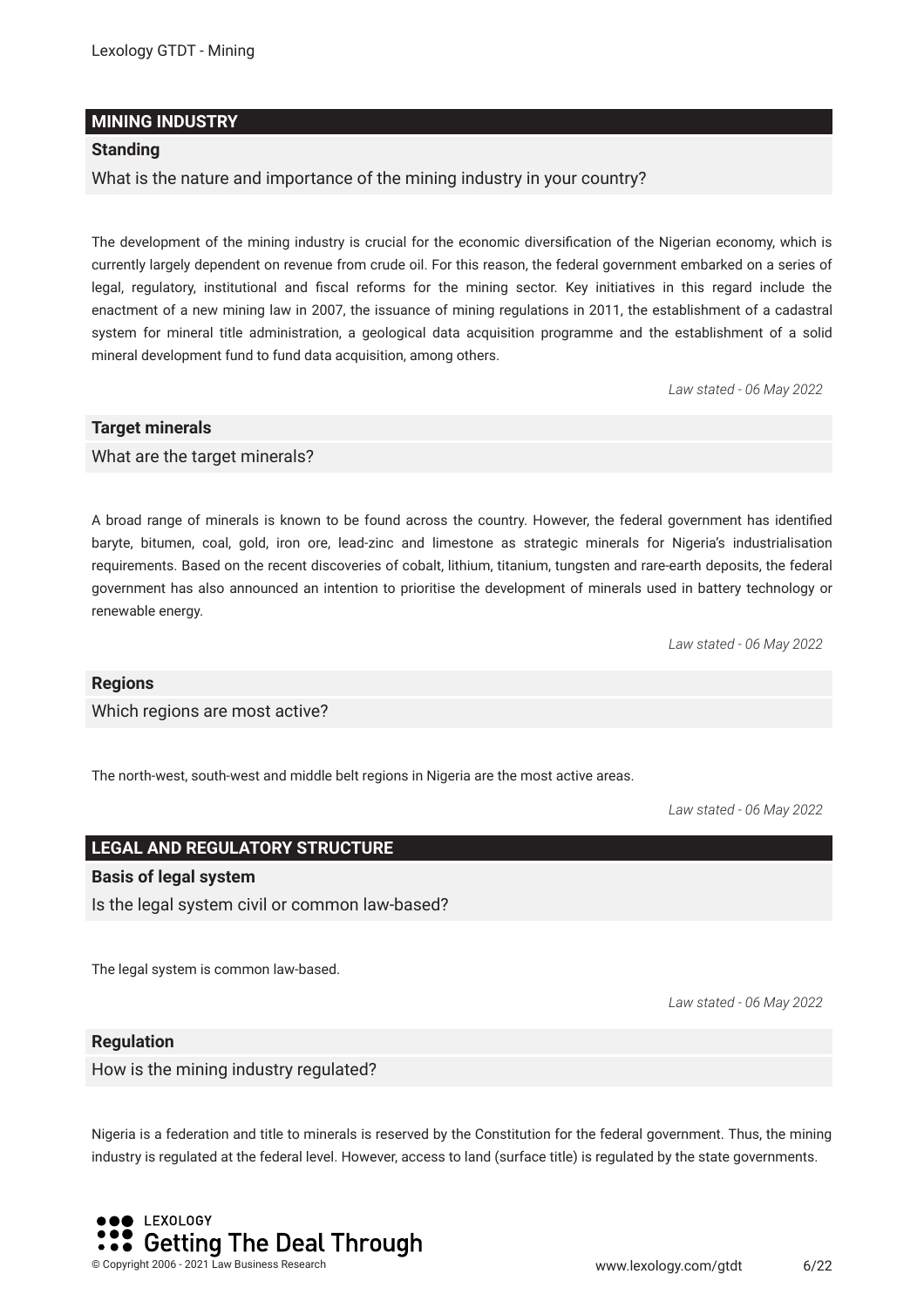*Law stated - 06 May 2022*

What are the principal laws that regulate the mining industry? What are the principal regulatory bodies that administer those laws? Were there any major amendments in the past year?

The principal law is the Nigerian Minerals and Mining Act 2007 (Chapter N162 Laws of the Federal Republic of Nigeria (LFN) 2004 (the Mining Act) and the Minerals and Mining Regulations 2011 issued pursuant to the Mining Act. The principal regulatory bodies are:

- the Ministry of Mines and Steel Development (MMSD) (comprising the Mines Inspectorate Department and the Mines Environmental Compliance Department (MECD)); and
- the Mining Cadastre Office (MCO).

The Federal Ministry of Environment is the ministry responsible for environmental matters in the relevant state for the mining operations co-regulate environmental matters.

Other relevant laws include:

- the Nuclear Safety and Radioactive Radiation Protection Act (Chapter N142 LFN 2004), administered by Nigerian Nuclear Regulatory Agency;
- the Explosives Act (Chapter E18 LFN 2004), administered by the MMSD; and
- the Land Use Act (Chapter L5 LFN 2004), administered by the relevant state agency.

*Law stated - 06 May 2022*

#### **Classifcation system**

What classifcation system does the mining industry use for reporting mineral resources and mineral reserves?

There is no legal requirement to use a specifc classifcation system for reporting minerals. Parties are at liberty to use any of the generally recognised systems to demonstrate the existence of a commercial discovery. However, in practice, the Australasian Code for Reporting of Exploration Results, Mineral Resources and Ore Reserves is widely used by exploration companies.

*Law stated - 06 May 2022*

#### **MINING RIGHTS AND TITLE**

#### **State control over mining rights**

To what extent does the state control mining rights in your jurisdiction? Can those rights be granted to private parties and to what extent will they have title to minerals in the ground? Are there large areas where the mining rights are held privately or which belong to the owner of the surface rights? Is there a separate legal regime or process for third parties to obtain mining rights in those areas?

By virtue of the Constitution and the Nigerian Minerals and Mining Act 2007 (Chapter N162 Laws of the Federal

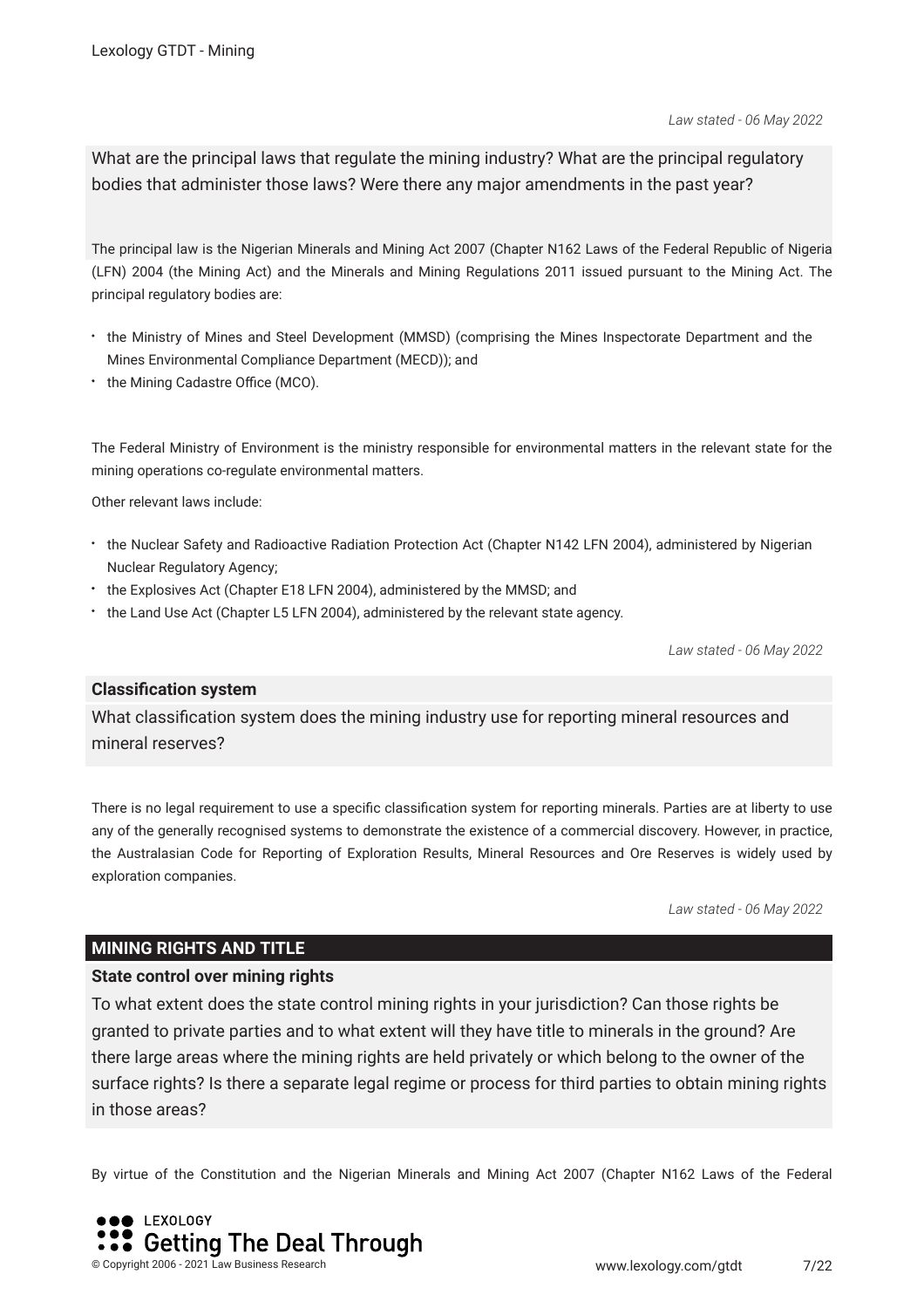Republic of Nigeria (LFN) 2004 (the Mining Act), the federal government has title to all mineral resources beneath or upon any land within Nigeria, including Nigeria's continental shelf, territorial waters and exclusive economic zone.

Private parties can acquire mining rights from the federal government. However, these rights do not confer the private party with title to the minerals in the ground. Title to minerals transfers from the federal government to the mining rights holder upon the lawful extraction of such minerals from the ground.

There are no areas in Nigeria where mining rights are privately held.

*Law stated - 06 May 2022*

#### **Publicly available information and data**

What information and data are publicly available to private parties that wish to engage in exploration and other mining activities? Is there an agency, or securities commission regulating public companies, which collects mineral assessment reports from private parties? Must private parties fle mineral assessment reports? Does the agency or the government conduct geoscience surveys, which become part of the database? Is the database available online?

The Nigerian Geological Survey Agency (NGSA) maintains a database of geological data, which includes geological, mineral resources and geochemical maps, aeromagnetic data and radiometric data. This geological data is publicly available to private parties. The NGSA conducts geoscience surveys that become part of the database.

Mining rights holders must provide the NGSA with all geoscientifc data acquired in the course of their operations for storage and archiving (this data includes maps, coring and samples); and the Mining Cadastre Office (MCO) with records of every mineral found and ore reserves calculated within a mineral title area.

Boundary, geological, topology, transportation and hydrology maps are available on the website of the Ministry of Mines and Steel Development.

*Law stated - 06 May 2022*

#### **Acquisition of rights by private parties**

What mining rights may private parties acquire? How are these acquired? What obligations does the rights holder have? If exploration or reconnaissance licences are granted, does such tenure give the holder an automatic or preferential right to acquire a mining licence or more senior tenure? What are the requirements to convert to a mining licence?

Private parties may acquire the right to search for or exploit minerals through one of the following mining titles:

- a reconnaissance permit, which confers a non-exclusive right to enter on, or fy over, any land in Nigeria to conduct reconnaissance activities. Holders of this permit may remove surface samples in small quantities but are prohibited from engaging in subsurface activities such as drilling;
- an exploration licence, which confers an exclusive right to carry out exploration activities within the licence area, which shall not exceed 200 square kilometres;
- a mining lease, which confers an exclusive right to occupy and carry out mineral exploration and exploitation within the lease area, which shall not exceed 50 square kilometres; and
- a small-scale mining lease, which confers an exclusive right to carry out artisanal, alluvial or other forms of mining operations involving the use of low-level technology or methods within the lease area, which shall not exceed three square kilometres.

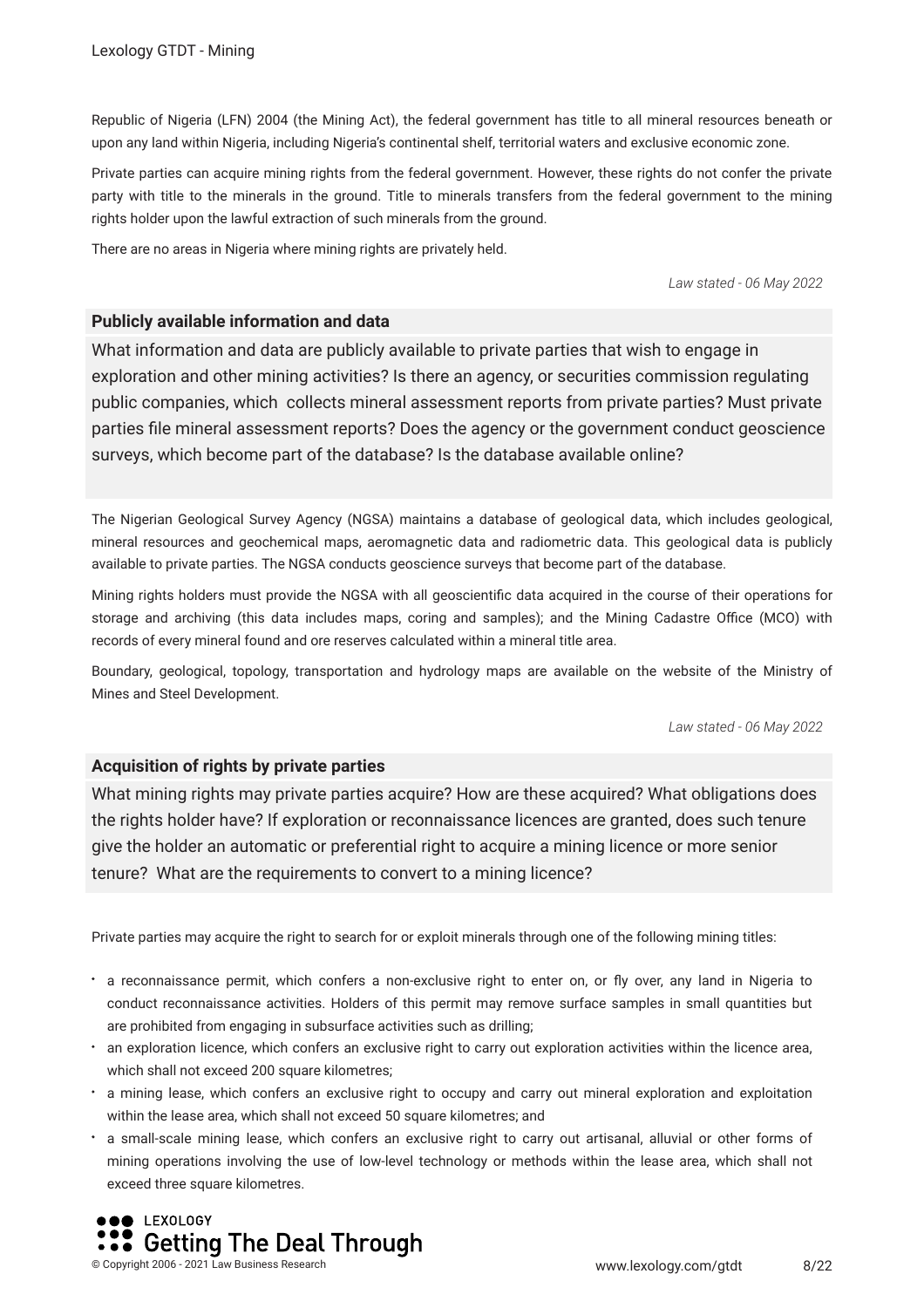Mining titles are primarily granted on a frst come, frst served basis. However, the Mining Act grants the Minister of Mines and Steel Development (the Minister) the power to designate certain areas where a mining lease or exploration licence may be granted further to a competitive bidding exercise.

Holders of mining titles are required to:

- comply with all applicable laws, regulations and conditions imposed on the title;
- ensure that exploration and mining operations are conducted in a safe and skilful manner;
- minimise and manage any environmental impact resulting from their activities;
- rehabilitate or reclaim all disturbed land; and
- pay rent and royalties that may become due.

In addition, mining leaseholders are required to:

- secure an approved environmental impact assessment report and work programme in respect of proposed mining operations;
- conclude a community development agreement with its host community before the commencement of mine development or extraction;
- commence mine development within 36 months from the date of the aforementioned approvals in the case of a mining lease for exploiting mineral resources, or within 12 months in the case of a mining lease for exploiting mineral water; and
- keep in continuous employment a person who possesses adequate professional qualifcations and experience in mining to supervise mining operations.

An exploration licence confers an exclusive right to apply for a mining lease in respect of any part of a licence area. To convert to a mining lease, an exploration licence holder must demonstrate a commercial discovery and have fulflled all the conditions attached to the exploration licence. The holder of a small-scale mining lease may also convert to a mining lease provided it meets the qualifcation requirements for one.

*Law stated - 06 May 2022*

#### **Renewal and transfer of mineral licences**

What is the regime for the renewal and transfer of mineral licences?

All mining titles are renewable provided the holder complies with the requirements of the Mining Act and its regulations and, in the case of an exploration licence and mining lease, its minimum work obligation commitments.

A mining title is transferable subject to the approval of the Minister and registration at the MCO. The Minister shall approve an application for transfer if the transferee is a qualifed person to hold the type of mining title in question and the transferee submits an acceptance of transfer or assignment attestation to the Minister, completes all information required and pays the specifed fee. If the Minister denies the application, any aggrieved person may lodge an appeal at the Federal High Court within 60 days of being notifed of the denial. No approval is required for a change of control of a title holder or its parent.

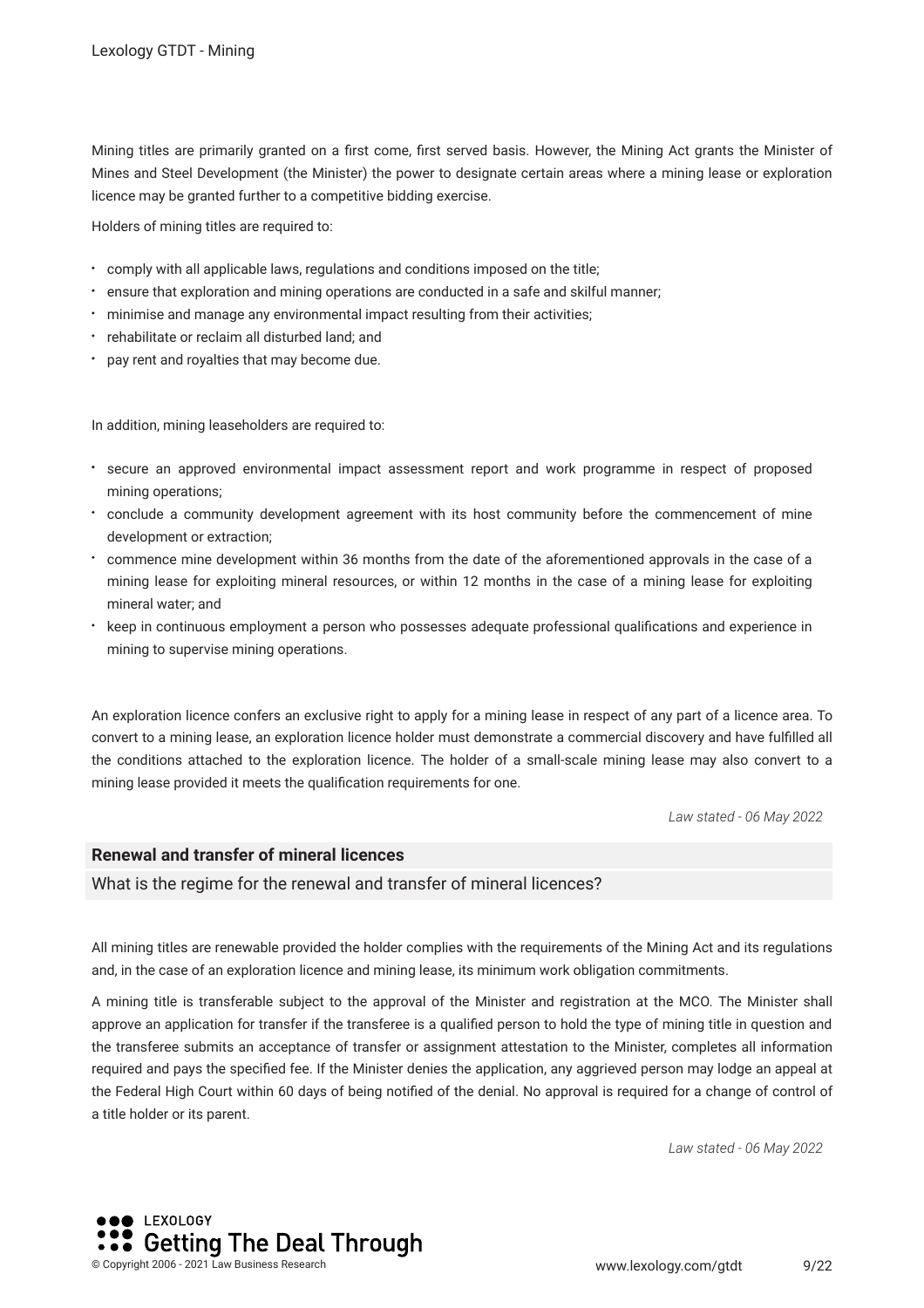#### **Duration of mining rights**

What is the typical duration of mining rights? Is there a requirement to relinquish a portion of the mining rights to the government after a certain number of years?

A reconnaissance permit is valid for one year and is renewable for subsequent terms of one year. An exploration licence is valid for three years and is renewable for a maximum of two subsequent terms of two years. A small-scale mining lease is valid for fve years and is renewable for further periods not exceeding fve years. A mining lease is valid for a term not exceeding 25 years and is renewable for further terms not exceeding 25 years.

All mining titles are renewable provided the holder complies with the requirements of the Mining Act and its regulations and, in the case of an exploration licence and mining lease, its minimum obligation commitments.

Mining rights cannot be revoked or cancelled pre-emptively by the government.

*Law stated - 06 May 2022*

#### **Acquisition by domestic parties versus acquisition by foreign parties**

Is there any distinction in law or practice between the mining rights that may be acquired by domestic parties and those that may be acquired by foreign parties?

Foreign parties that wish to acquire mining rights in Nigeria may only do so through a company incorporated in Nigeria. This company may be 100 per cent foreign-owned. Companies that are 100 per cent foreign-owned are not restricted from obtaining mining rights. It is also not necessary for a foreign party to have a domestic partner.

*Law stated - 06 May 2022*

#### **Protection of mining rights**

How are mining rights protected? Are foreign arbitration awards in respect of domestic mining disputes freely enforceable in your jurisdiction?

Nigeria has an independent judicial system, and the courts are governed by rules that ensure adherence to the rule of law and due process. Holders of mining rights have recourse to the Federal High Court if judicial action is required to protect these rights.

Investment disputes between a mineral title holder and the government may be referred to arbitration under the United Nations Commission on International Trade Law's Arbitration Rules. Additionally, Nigeria is a signatory to:

- the Multilateral Investment Guarantee Agency Convention;
- the Treaty on the International Centre for the Settlement of Investment Disputes; and
- the Convention on the Recognition and Enforcement of Foreign Arbitral Awards, which confer an obligation on domestic courts to recognise and enforce foreign arbitral awards.

*Law stated - 06 May 2022*

#### **Surface rights**

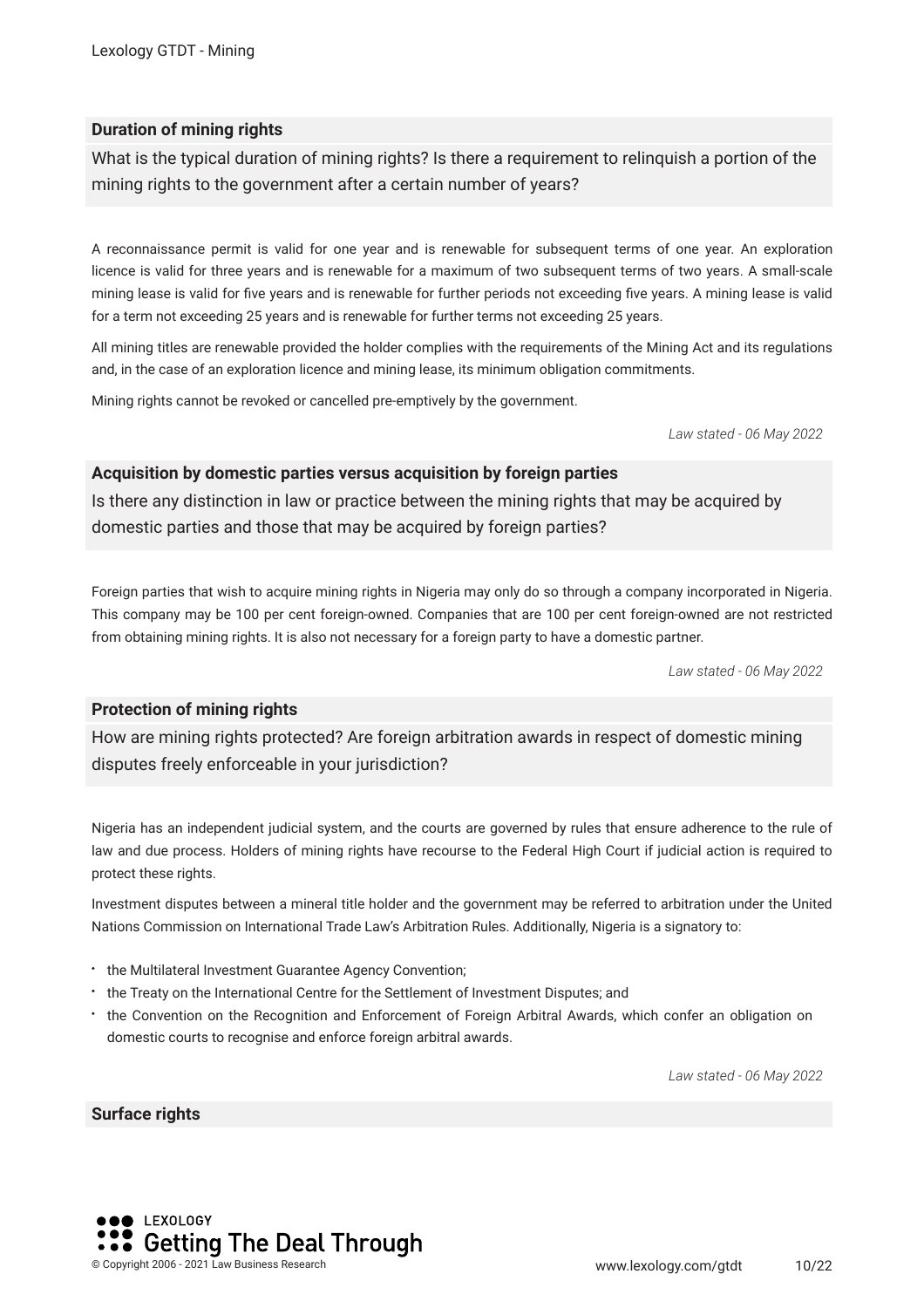What types of surface rights may mining rights holders request and acquire? How are these rights acquired? Can surface rights holders oppose these requests or does the holder of the mineral tenure have priority over surface rights use?

Under the Mining Act and the Land Use Act, a requirement for land for mining purposes is a priority land use and a matter of overriding public interest for which the government may exercise its rights of eminent domain and compulsorily acquire such land.

With the exception of the reconnaissance permit, mining titles in Nigeria confer varying degrees of surface rights on their holders. The holder of an exploration licence can enter the licence area to carry out exploration activities and erect such plant and machinery as may be necessary. However, where any land within the area is subject to a right of occupancy, he or she must give prior notice to the lawful occupier and the local government chair of the area where the land is located and must pay compensation for damage caused.

Subject to the payment of compensation and surface rent and to any limitations that the Minister may impose, a mining lessee has the right to:

- exclusively use, occupy and carry out mineral exploitation on the land;
- use water, wood and other construction materials as may be necessary; and
- grow plants or keep animals for use by its employees.

The consent of the landowner must be obtained before a mining title can be granted over an area of land that is occupied under a right of occupancy. If consent is not obtained, the mining title area will exclude the land in question.

*Law stated - 06 May 2022*

#### **Participation of government and state agencies**

Does the government or do state agencies have the right to participate in mining projects? Is there a local listing requirement for the project company?

The government does not have the right to participate in a mining project. There is no local listing requirement for mining project companies.

*Law stated - 06 May 2022*

#### **Government expropriation of licences**

Are there provisions in law dealing with government expropriation of licences? What are the compensation provisions?

This issue is addressed by the Constitution and the Nigerian Investment Promotion Commission Act (Cap N117, LFN 2004). There is a guarantee of freedom from expropriation, nationalisation or acquisition by any government of the federation. The exceptions would be where such expropriation is undertaken in the national interest or for a public purpose and under a law that makes provision for the payment of fair and adequate compensation and a right of access to the courts for the determination of the investors' interest or right and the amount of compensation to which he or she is entitled.

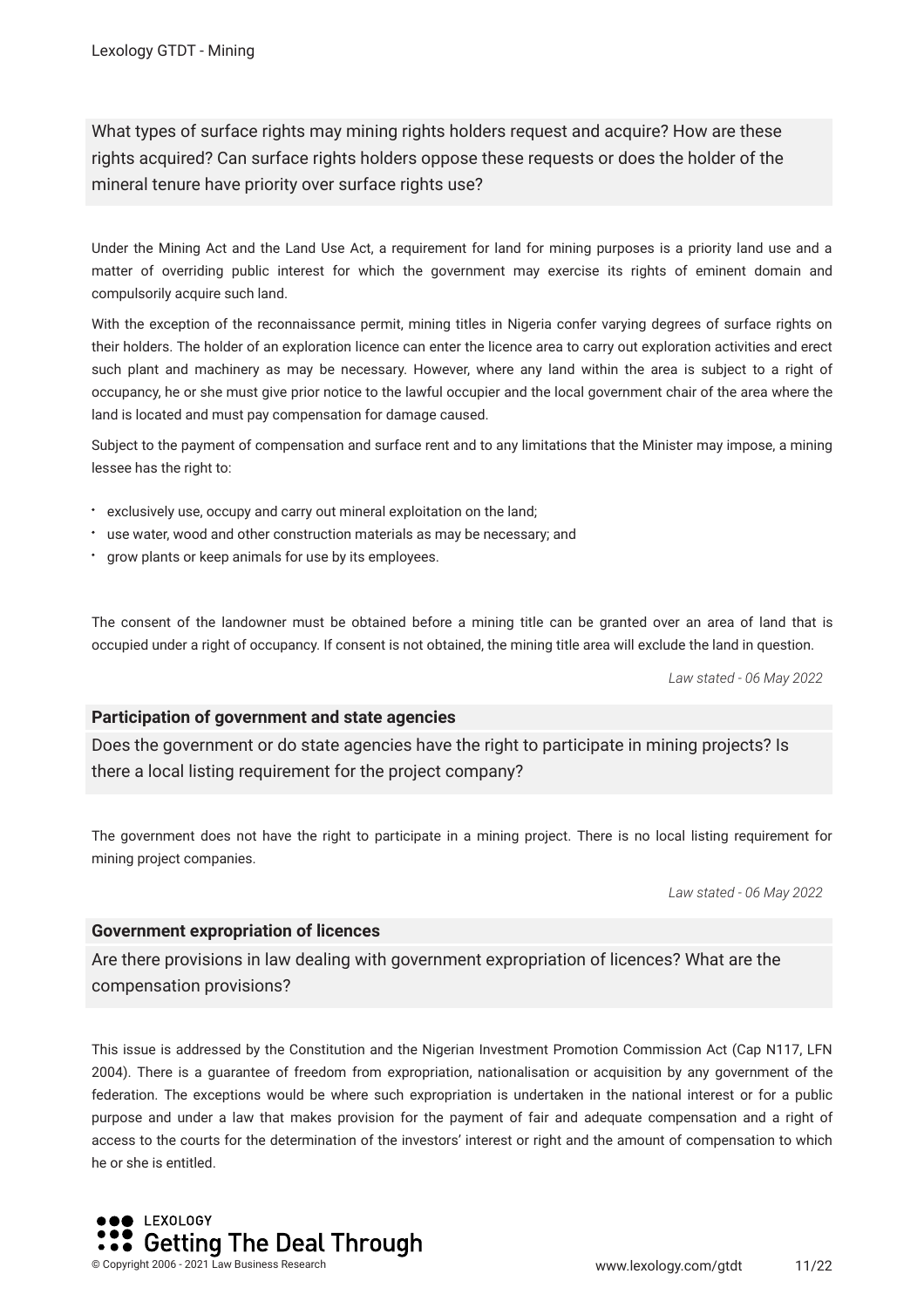#### **Protected areas**

Are any areas designated as protected areas within your jurisdiction and which are off-limits to mineral exploration or mining, or specially regulated?

Exploration and mining are prohibited in:

- land set aside for military purposes; land within 50 kilometres of any oil pipeline licence area, railway, public road, reservoir, dam or government or public buildings;
- land occupied by a town, village, market or cemetery, ancestral, sacred or archaeological sites, national park and land subject to the provisions of the National Commission for Museums and Monuments Act, Chapter N19, LFN 2004; and
- any area designated as closed to mining operations.

*Law stated - 06 May 2022*

#### **DUTIES, ROYALTIES AND TAXES**

#### **Duties, royalties and taxes payable by private parties**

What duties, royalties and taxes are payable by private parties carrying on mining activities? Are these revenue-based or proft-based?

Corporate tax at 30 per cent and an education tax of 2.5 per cent are payable on taxable profts by companies engaged in mining activities. A reduced corporate tax rate of 20 per cent applies to companies with turnover of between 25 million naira and 100 million naira, while companies with turnover of less than 25 million naira are exempt from both corporate tax and education tax. Value added tax (VAT) of 7.5 per cent applies to taxable goods and services. However, certain goods and services including exports are exempted from VAT.

Royalties are payable on minerals obtained in the course of mining or exploration at rates ranging from 3 to 5 per cent of the market value of the mineral. The Minister of Mines and Steel Development (the Minister) may waive the payment of royalty for any mineral exported solely for the purpose of analysis or experiment or as a scientifc specimen. In addition, the Minister may, upon the approval of the Federal Executive Council, defer the payment of any royalty on any mineral for a specifed period. Annual service fees are payable for the maintenance of mineral titles.

*Law stated - 06 May 2022*

#### **Tax advantages and incentives**

What tax advantages, tax credits and incentives are available to private parties carrying on exploration and mining activities?

Companies engaged in mining operations are entitled to:

- a tax holiday for the frst three years of operation, which may be extended for another two years;
- a capital allowance of 95 per cent of qualifying capital expenditure incurred on exploration, development and processing;
- carry forward losses;

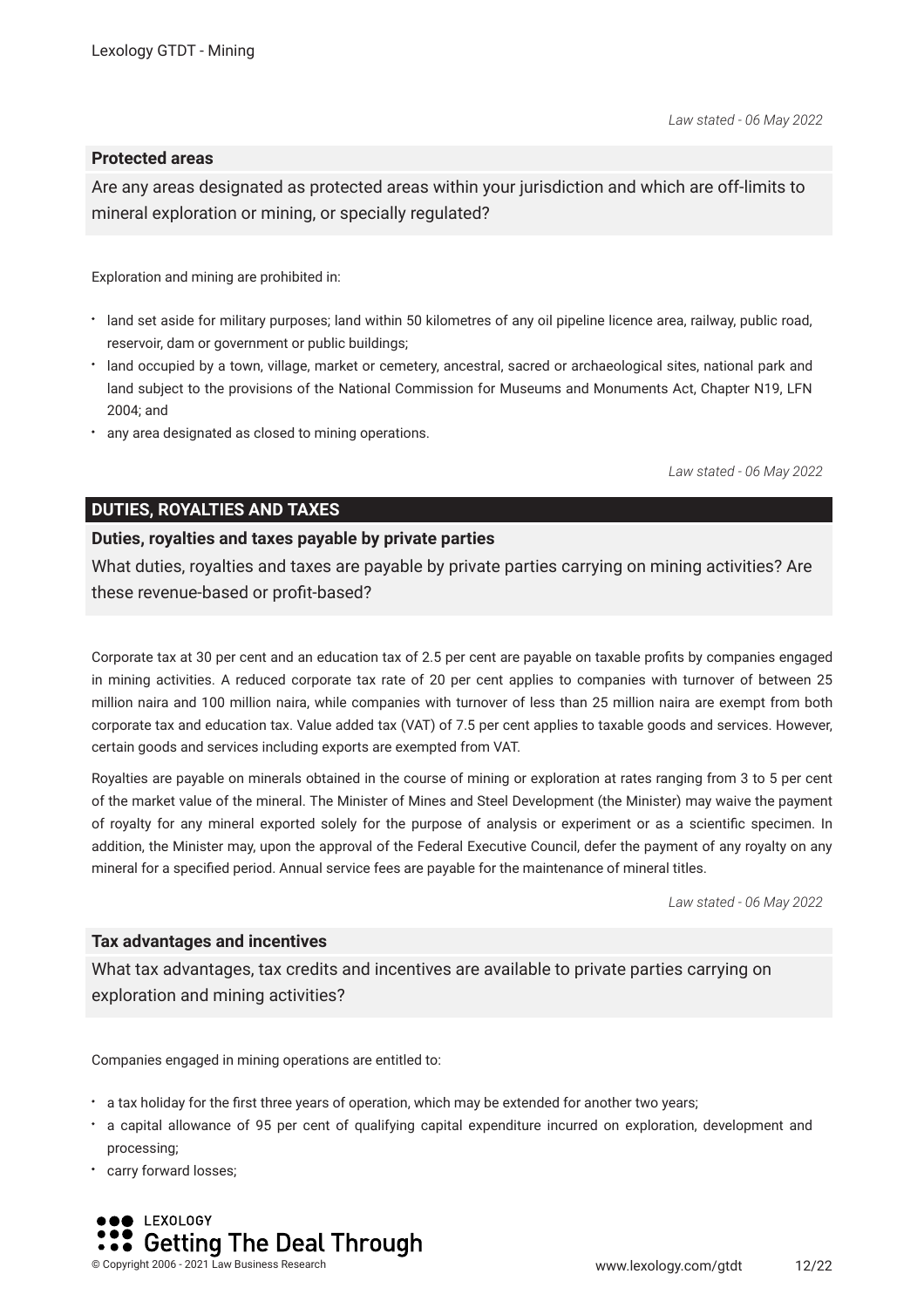- annual indexation of the unclaimed balance of capital expenditure by 5 per cent (for mines that commence production within fve years of enactment of the Nigerian Minerals and Mining Act 2007 (Chapter N162 Laws of the Federal Republic of Nigeria (LFN) 2004); and
- exemption from customs and import duties on approved plants and machinery, equipment and accessories imported specifcally and exclusively for mining operations.

*Law stated - 06 May 2022*

#### **Tax stabilisation**

Does any legislation provide for tax stabilisation or are there tax stabilisation agreements in force?

No legislation provides for tax stabilisation and we are not aware that the government has entered into any tax stabilisation agreement that applies to mining operations.

*Law stated - 06 May 2022*

*Law stated - 06 May 2022*

#### **Carried interest**

Is the government entitled to a carried interest, or a free carried interest in mining projects?

No.

#### **Transfer taxes and capital gains**

Are there any transfer taxes or capital gains imposed regarding the transfer of licences?

Capital gains tax at the rate of 10 per cent of chargeable gains applies to the transfer of licences.

*Law stated - 06 May 2022*

#### **Distinction between domestic parties and foreign parties**

Is there any distinction between the duties, royalties and taxes payable by domestic parties and those payable by foreign parties?

There is no such distinction.

*Law stated - 06 May 2022*

#### **BUSINESS STRUCTURES**

#### **Principal business structures**

What are the principal business structures used by private parties carrying on mining activities?

The principal business structure used for mining activities is a limited liability company, which must be incorporated in Nigeria.

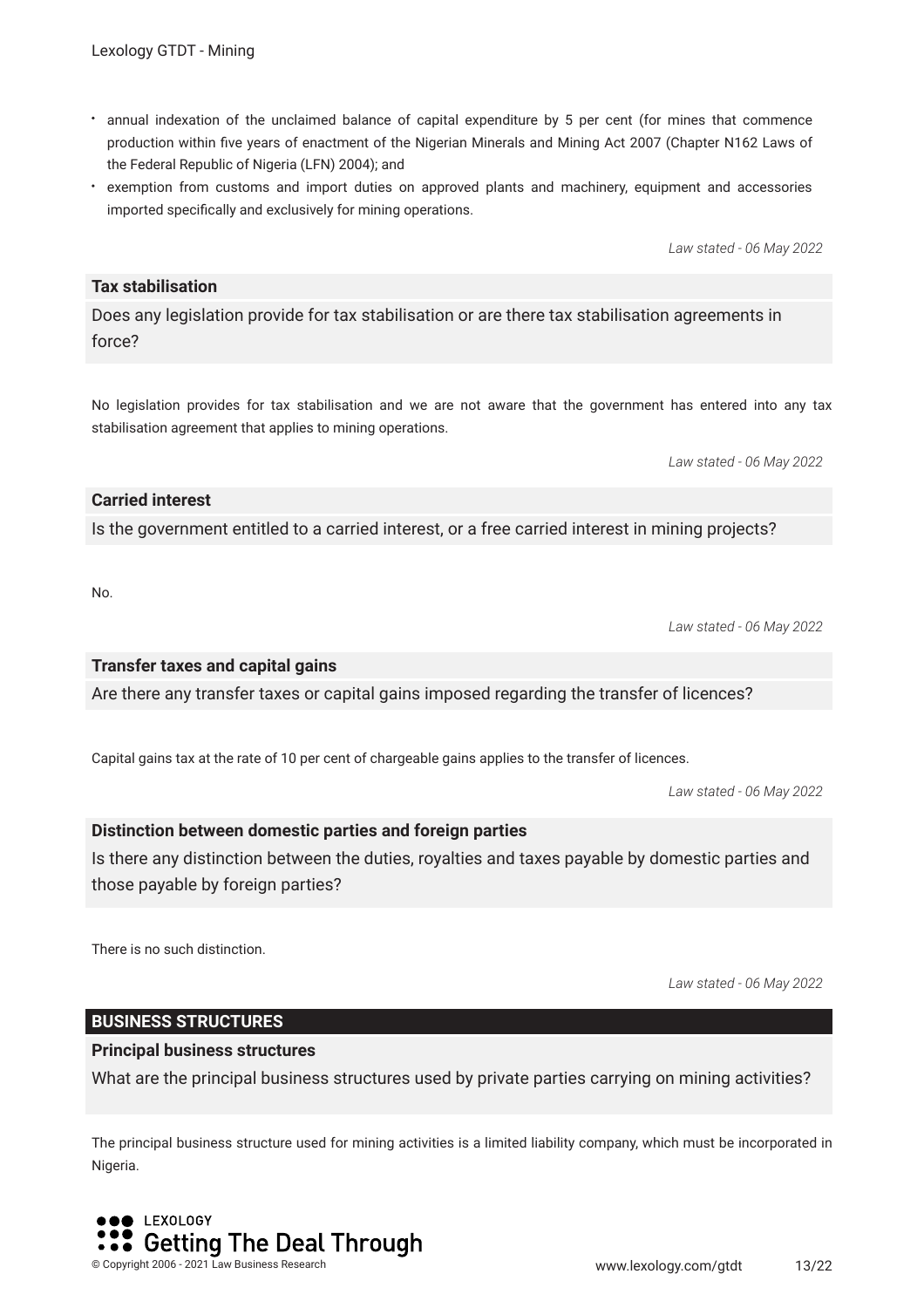*Law stated - 06 May 2022*

#### **Local entity requirement**

Is there a requirement that a local entity be a party to the transaction?

There is no requirement that a local entity be a party to a mining transaction. However, the law requires that an entity must be incorporated in Nigeria before it can conduct business in the country.

*Law stated - 06 May 2022*

#### **Bilateral investment and tax treaties**

Are there jurisdictions with favourable bilateral investment treaties or tax treaties with your jurisdiction through which foreign entities will commonly structure their operations in your jurisdiction?

Nigeria has bilateral investment treaties with China, Finland, France, Germany, Italy, the Netherlands, Romania, the Republic of Korea, Serbia, South Africa, Spain, Sweden, Switzerland, Taiwan and the United Kingdom.

Nigeria has tax treaties with Belgium, Canada, China, the Czech Republic, France, the Netherlands, Pakistan, Philippines, Romania, Singapore, Slovakia, South Africa and the United Kingdom.

*Law stated - 06 May 2022*

#### **FINANCING**

#### **Principal sources of fnancing**

What are the principal sources of fnancing available to private parties carrying on mining activities? What role does the domestic public securities market play in fnancing the mining industry?

The principal sources are equity and debt fnancing from local and international lenders. The domestic public securities market is not very active with respect to mining fnance.

*Law stated - 06 May 2022*

#### **Direct fnancing from government or major pension funds**

Does the government, its agencies or major pension funds provide direct fnancing to mining projects?

The government provides funding through the Solid Minerals Development Fund (established pursuant to the Nigerian Minerals and Mining Act 2007 (Chapter N162 Laws of the Federal Republic of Nigeria (LFN) 2004) for geoscientifc data gathering, storage and retrieval, provision of mines infrastructure and for extension services to small-scale and artisanal mining operators.

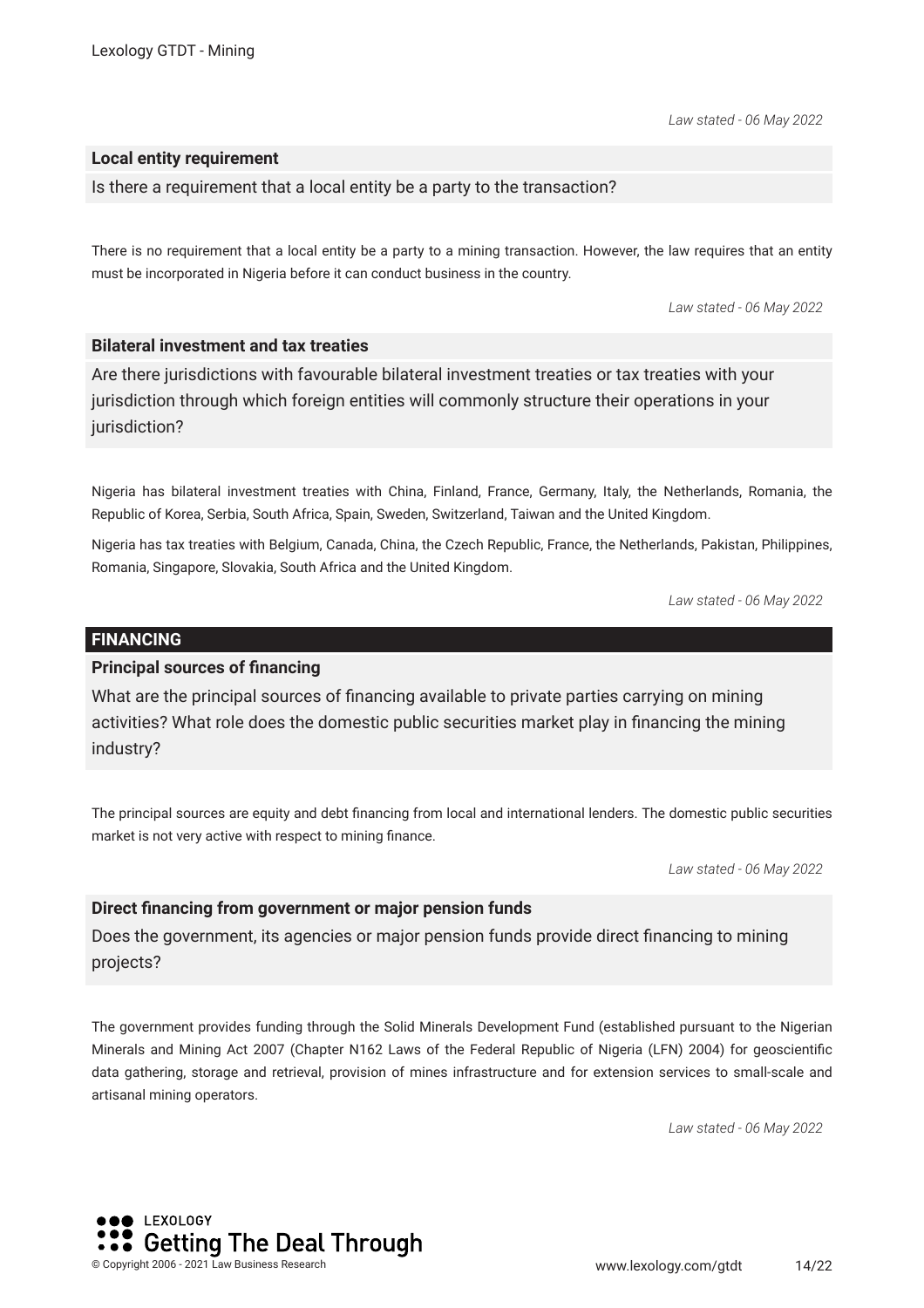#### **Security regime**

Please describe the regime for taking security over mining interests.

Taking security over a mining interest is permissible if the purpose is to secure fnancing for mining operations. The holder of the mining title must notify the Mining Cadastre Office (MCO) of the security interest within 30 days of the notice of encumbrance, following which, the MCO will register the notifcation in the relevant mineral title register. Parties wishing to take security over a mining interest must frst confrm the status of the mining title with the MCO, otherwise, the transaction may be rejected by the MCO.

*Law stated - 06 May 2022*

#### **RESTRICTIONS**

#### **Importation restrictions**

What restrictions are imposed on the importation of machinery and equipment or services required in connection with exploration and extraction?

There are no restrictions imposed that are specifc to machinery, equipment or services required for exploration or extraction.

*Law stated - 06 May 2022*

#### **Standard conditions and agreements**

Which standard conditions and agreements covering equipment supplies are used in your jurisdiction?

The International Federation of Consulting Engineers' conditions of contract are commonly used in Nigeria, but their use is by no means exclusive.

*Law stated - 06 May 2022*

#### **Mineral restrictions**

What restrictions are imposed on the processing, export or sale of minerals? Are there any export quotas, licensing or other mechanisms that prevent producers from freely exporting their production?

There are no requirements that minerals be processed or sold domestically. Mining leaseholders are at liberty to process, sell, export or otherwise dispose of minerals extracted, provided that royalties on the minerals are paid. To export minerals, a mining leaseholder must register with the Nigerian Export Promotion Council, obtain an export permit from the Ministry of Mines and Steel Development and comply with other customs requirements. Exploration licence holders may sell specimens and samples obtained from exploration activities, bulk sampling or trial processing.

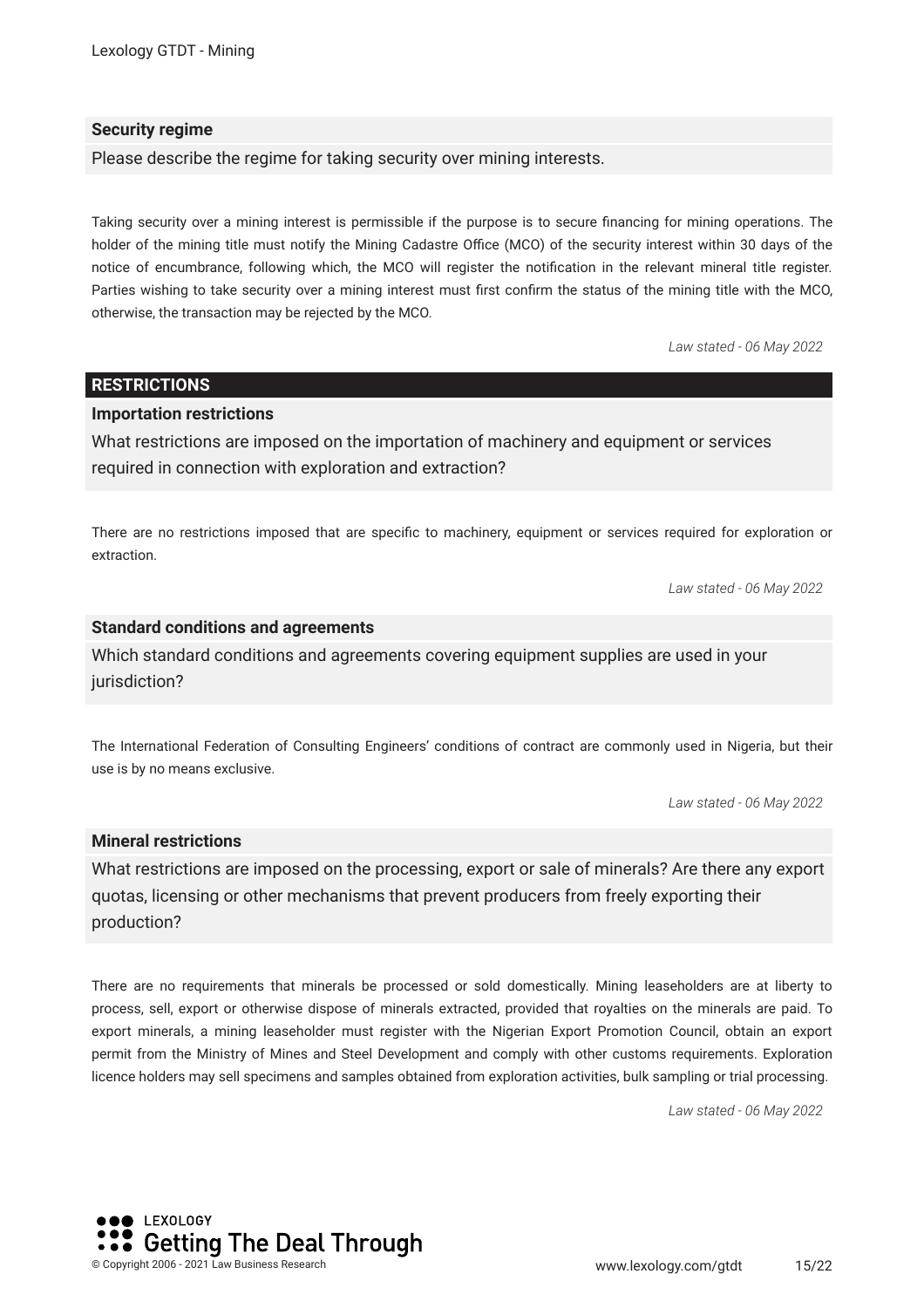#### **Import of funds restrictions**

What restrictions are imposed on the import of funds for exploration and extraction or the use of the proceeds from the export or sale of minerals?

Investors are required to import funds through a bank or other entity appointed by the Central Bank of Nigeria (an authorised dealer) in the Autonomous Foreign Exchange Market established by the Foreign Exchange (Monitoring and Miscellaneous Provisions) Act (Chapter F34 LFN 2004). The authorised dealer thereafter issues a certifcate of capital importation in respect of these funds.

Export proceeds must be repatriated into an export proceeds domiciliary account with a Nigerian bank within 90 days of the shipment of the exported goods. Access to foreign exchange is not tied to export performance.

*Law stated - 06 May 2022*

#### **ENVIRONMENT**

#### **Principal applicable environmental laws**

What are the principal environmental laws applicable to the mining industry? What are the principal regulatory bodies that administer those laws?

The principal laws are the National Environmental Standards and Regulations Enforcement Agency (NESREA) (Establishment) Act (No. 25 of 2007) as amended by Act No. 26 of 2018, administered by NESREA, and the Environmental Impact Assessment Act (Chapter E12 LFN 2004), administered by the Federal Ministry of the Environment (FMOE). The Nigerian Minerals and Mining Act 2007 (Chapter N162 Laws of the Federal Republic of Nigeria (LFN) 2004) and the Minerals and Mining Regulations 2011 (the Mining Regulations) also prescribe environmental obligations and standards.

*Law stated - 06 May 2022*

#### **Environmental review and permitting process**

What is the environmental review and permitting process for a mining project? How long does it normally take to obtain the necessary permits?

An approved environmental impact assessment (EIA) report is a precondition to the commencement of mining development. EIA reports are reviewed and approved by the FMOE. The EIA Act, Sectoral Guidelines for Mining of Solid Minerals and the Mining Regulations specify the factors to be considered in an EIA report. As part of the review process, the FMOE invites comments from interested persons. Where the FMOE fnds that the project is likely to have a signifcant adverse effect on the environment and this adverse effect cannot be mitigated, or where public concern about the environment warrants it, it may refer the project to mediation or a review panel, following which a decision shall be taken as to whether or not the project will be permitted, either in part or in whole, or with or without conditions.

The approved EIA report and an environmental protection and rehabilitation programme (EPRP) must be submitted to the Mines Environmental Compliance Department (MECD) prior to the commencement of mining operations or upon an application for extension of the term of a mineral title or upon its conversion.

The environmental review process may take up to one year or more.

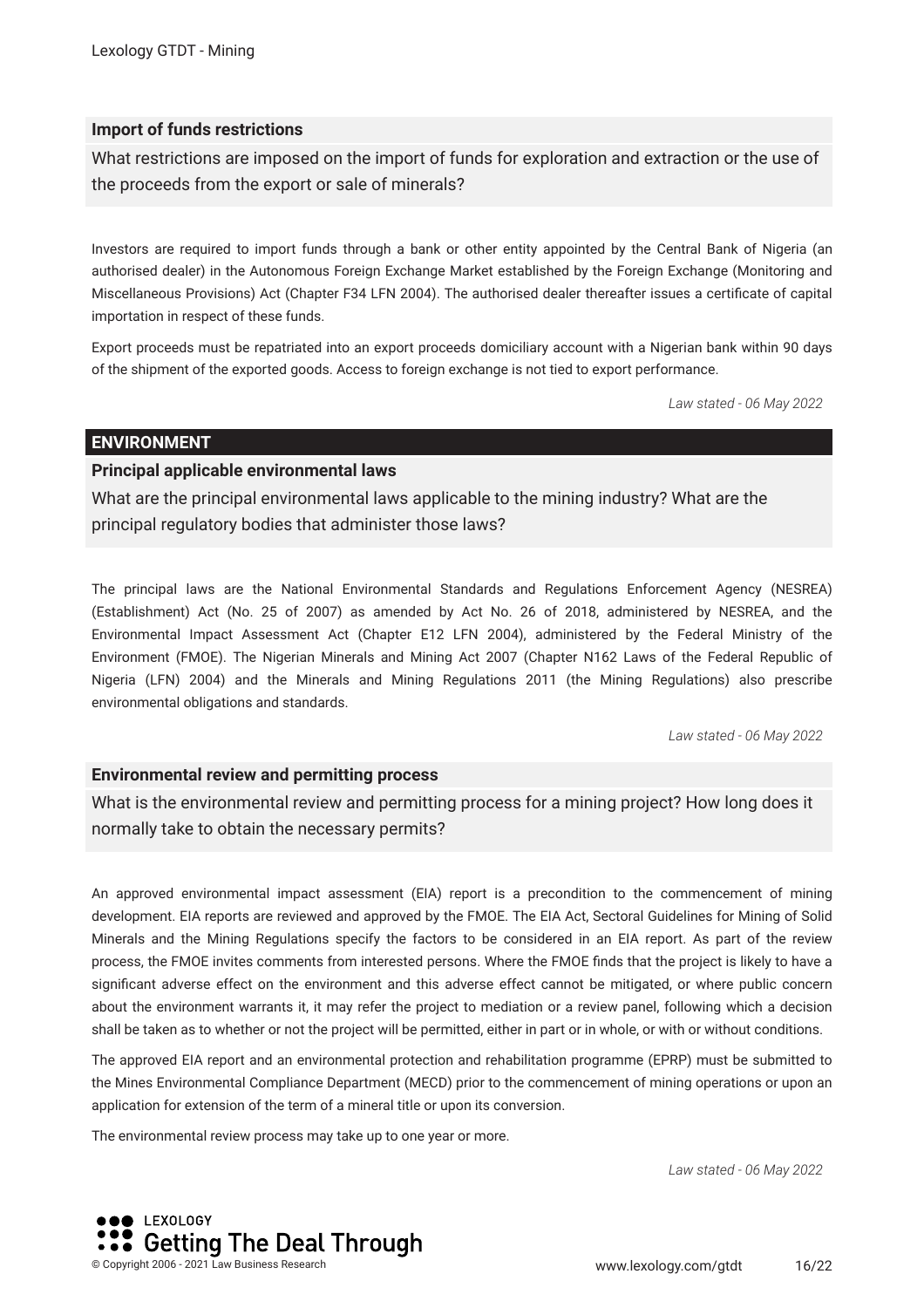#### **Sustainability**

Do government agencies or other institutions in your jurisdiction provide incentives or publish environmental and social governance (ESG) guidelines for green projects?

No. However, the Nigerian Stock Exchange encourages listed companies to consider and adopt the practice of sustainability reporting. It recently issued Sustainability Disclosure Guidelines and it encourages companies to apply the recommendations contained in the guidelines.

*Law stated - 06 May 2022*

#### **Closure and remediation process**

What is the closure and remediation process for a mining project? What performance bonds, guarantees and other fnancial assurances are required?

An application must be made to the MECD for a partial or complete closure or abandonment of a mineral title area three months before the intended closure, with copies to the Mines Inspectorate Department and Mining Cadastre Office. The application shall be accompanied by a report outlining details of the intended abandonment and the reasons thereof, together with a plan showing the workings of the mine up to the time of the notice. It must also include an independent audit report on the environment surrounding the mine site. The applicant must ensure that all conditions specifed in the approved EIA statement and the EPRP are strictly adhered to.

The abandonment will be approved upon satisfactory consideration of the mineral title holder's abandonment plan and investigation of the matter. The mineral title holder shall be required to:

- securely seal, fence or cover every mine shaft and make safe all tailings and water retention areas;
- demolish, fence or lock potentially hazardous buildings, structures, plants and equipment; and
- generally adhere to its approved EPRP and decommissioning and closure plan.

The Mining Act requires the Minister of Mines and Steel Development to establish an environmental protection and rehabilitation fund to guarantee the environmental obligations of mineral title holders, including obligations in relation to mine closure and remediation. Every mineral title holder is required to contribute to this fund in accordance with the amounts specifed in its EPRP. The Mining Regulations specify the contribution as 5 per cent of the total project cost.

*Law stated - 06 May 2022*

#### **Restrictions on building tailings or waste dams**

What are the restrictions for building tailings or waste dams?

Mineral title holders are prohibited from commencing dumping operations without an approval from the MECD. In making a determination, the MECD considers a report submitted by the applicant specifying the details required by the Mining Regulations, which include information on the materials to be dumped, the design of the dump, whether the dump is a 'classifed' or 'unclassifed' dump, and the safety precautions to be observed.

Mineral title holders are required to appoint a competent person to supervise dumping operations in a 'classifed dump'. No professional qualifcations are specifed. The competent person must maintain certain reports, which will be inspected by a mines inspector, and must notify the mineral title holder immediately of any pollution to the environment

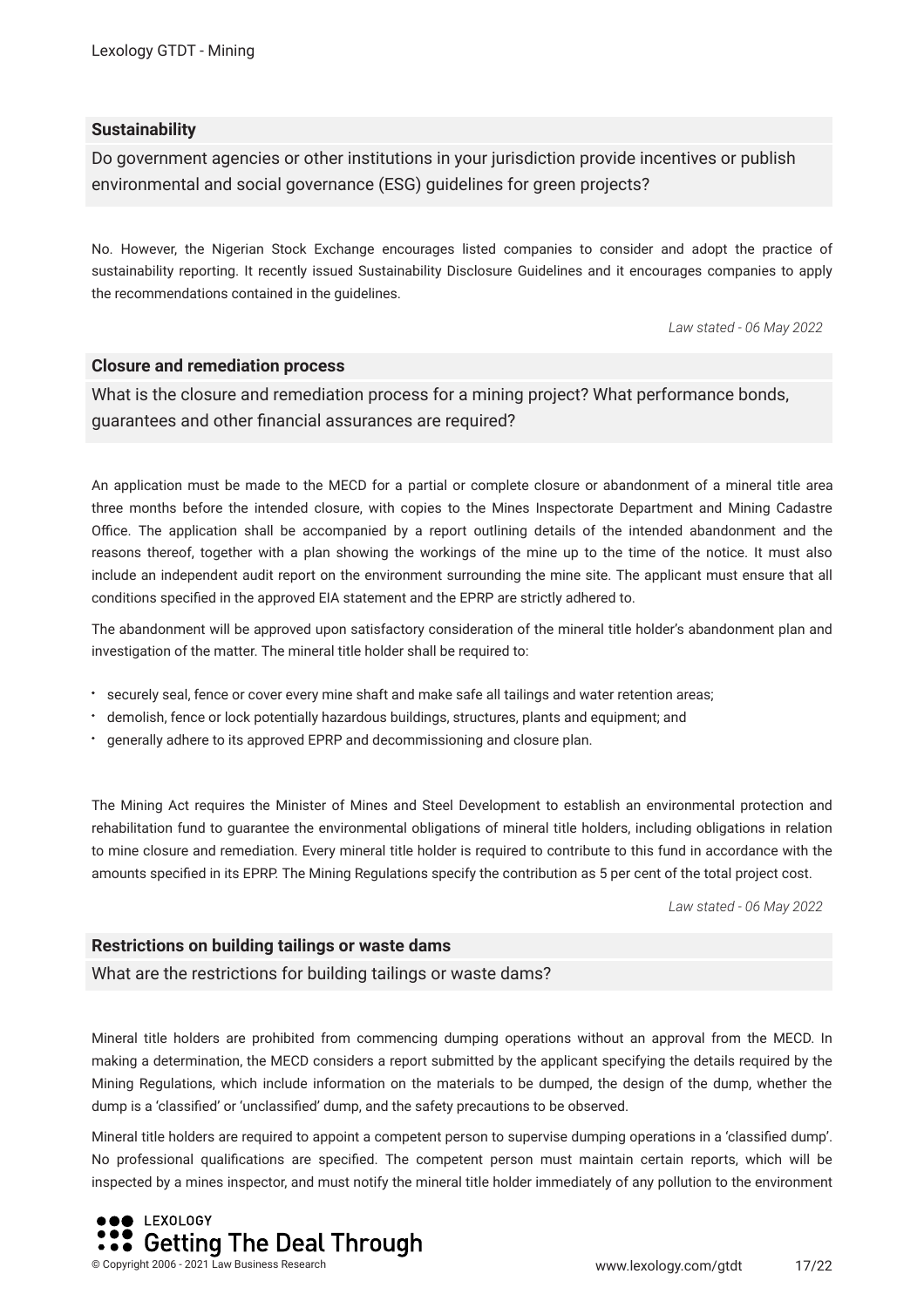not initially detected or predicted for remedial action.

*Law stated - 06 May 2022*

#### **HEALTH AND SAFETY, AND LABOUR ISSUES**

#### **Principal health and safety, and labour laws**

What are the principal health and safety, and labour laws applicable to the mining industry? What are the principal regulatory bodies that administer those laws?

The Minerals and Mining Regulations 2011 (Part IV) regulates mines' health and safety. Principal labour laws are:

- the Labour Act (Chapter L1 LFN 2004), the Trade Disputes Act (Chapter T8 LFN 2004), the Trade Unions Act (Chapter T14 LFN 2004) and the National Minimum Wage Act (Chapter N61 LFN 2004), all administered by the Ministry of Labour and Productivity;
- the Employees Compensation Act 2010, administered by the Nigerian Social Insurance Trust Fund;
- the Pension Reform Act 2014, administered by the Pension Commission of Nigeria; and
- the Immigration Act (No. 8 of 2015), administered by the Federal Ministry of the Interior (FMI) and the Nigerian Immigration Service.

*Law stated - 06 May 2022*

#### **Management and recycling of mining waste**

What are the rules related to management and recycling of mining waste products? Who has title and the right to explore and exploit mining waste products in tailings ponds and waste piles?

Mineral title holders and mine operators are required to:

- have an effective management system for their tailings throughout the period of operation;
- make adequate arrangements to protect the general public from risks associated with tailings storage;
- ensure tailings and mines waste are properly treated before fnal deposit to prevent air and water pollution and contamination; and
- provide adequate measures to minimise air pollution.

The Ministry may, from time to time, prescribe the manner in which tailings should be managed by mineral title holders.

The discharge of tailings into a watercourse requires the permission of the Ministry, while the dumping of any material that is wholly or partly in solution or suspension over an area that is vertically above any mine workings is prohibited.

*Law stated - 06 May 2022*

#### **Use of domestic and foreign employees**

What restrictions and limitations are imposed on the use of domestic and foreign employees in connection with mining activities?

The Labour Act Cap places some restrictions on the employment of women and persons under 16 for underground work in a mine.

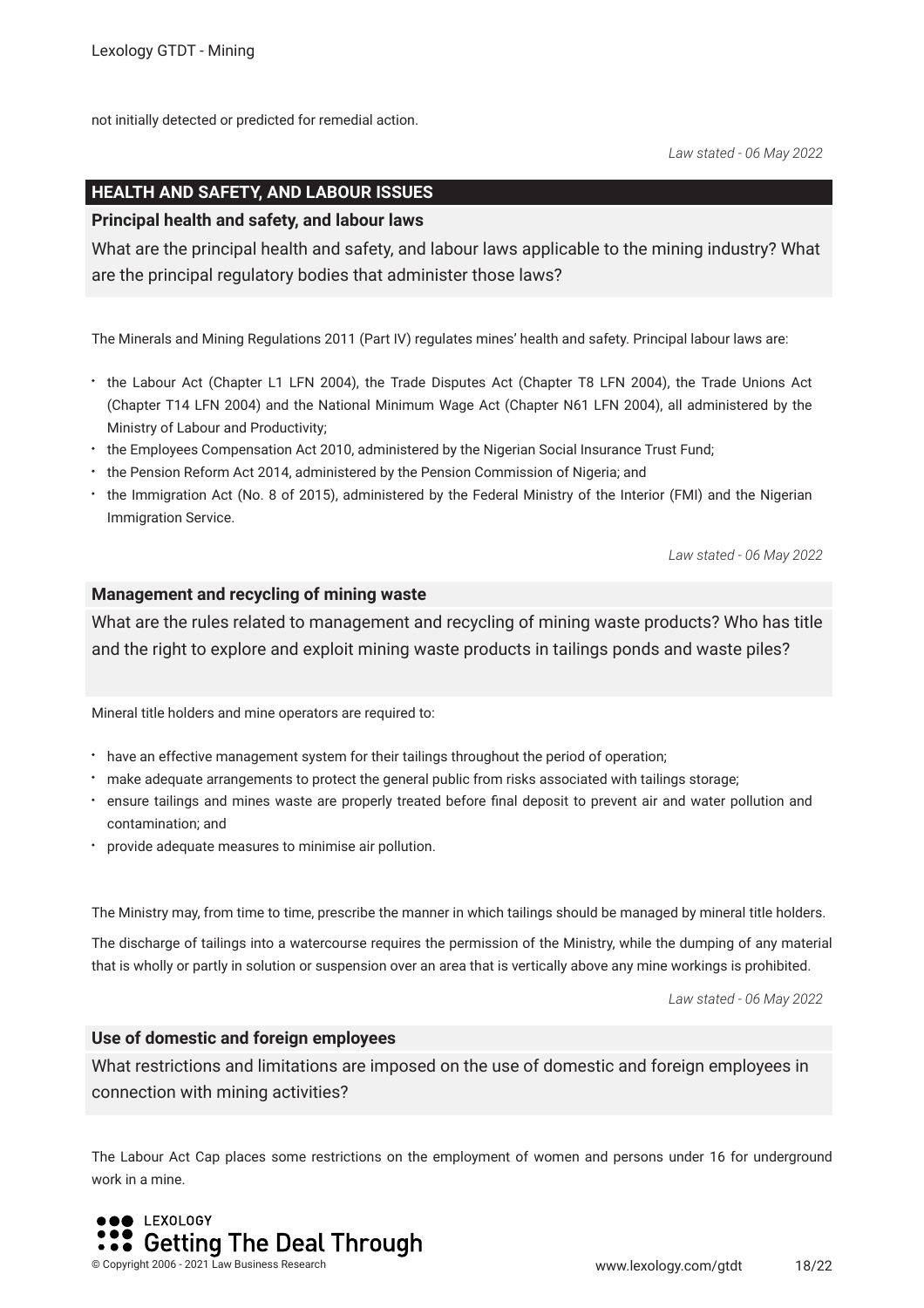To employ foreign personnel, companies must obtain an 'expatriate quota' from the FMI specifying the number and positions to be flled with foreigners. Additionally, the Comptroller-General of the Immigration Department must consent to any employment of a foreigner. Foreigners must obtain a resident permit to live and work in Nigeria. Temporary work permits may be obtained for short-term engagements.

*Law stated - 06 May 2022*

#### **SOCIAL AND COMMUNITY ISSUES**

#### **Community engagement and CSR**

What are the principal community engagement or corporate and social responsibility (CSR) laws applicable to the mining industry? What are the principal regulatory bodies that administer those laws?

The principal law is the Nigerian Minerals and Mining Act 2007 (Chapter N162 Laws of the Federal Republic of Nigeria (LFN) 2004 (the Mining Act) and the Minerals and Mining Regulations 2011, which require holders of mining leases to conclude a community development agreement (CDA) with their respective host communities prior to the commencement of mine development and extraction. A CDA contains undertakings that will ensure the transfer of social and economic benefts to the community. The Mines Environmental Compliance Department approves CDAs.

*Law stated - 06 May 2022*

#### **Rights of aboriginal, indigenous or disadvantaged peoples**

How do the rights of aboriginal, indigenous or currently or previously disadvantaged peoples affect the acquisition or exercise of mining rights?

Lawful occupiers of any land subject to a mining title are entitled to compensation for any disturbance to their surface rights and any damage done on the land, including damage to crops, economic trees and buildings. Failure to pay compensation may result in the suspension and revocation of the mining title. Lawful occupiers are also entitled to the payment of compensation where their land has been compulsorily acquired for mining purposes.

The lawful occupier of any land within an area subject to a mining lease retains the right to graze livestock upon and to cultivate the surface of the land insofar as the grazing or cultivation does not interfere with mining operations in the area. Further, the Mining Act recognises that it may be the custom of some communities to win galena, salt, soda or potash from certain areas. It preserves the right of such communities to continue to win these minerals where this custom existed prior to the commencement of the Act. It further provides that where the right of these communities to win minerals is lost as a result of the grant of a mining lease to a third party, the holder of the mining lease must pay compensation to the members of the community for the loss of right.

*Law stated - 06 May 2022*

#### **International law**

What international treaties, conventions or protocols relating to CSR issues are applicable in your jurisdiction?

Nigeria is a signatory to the International Covenant on Economic, Social and Cultural Rights.

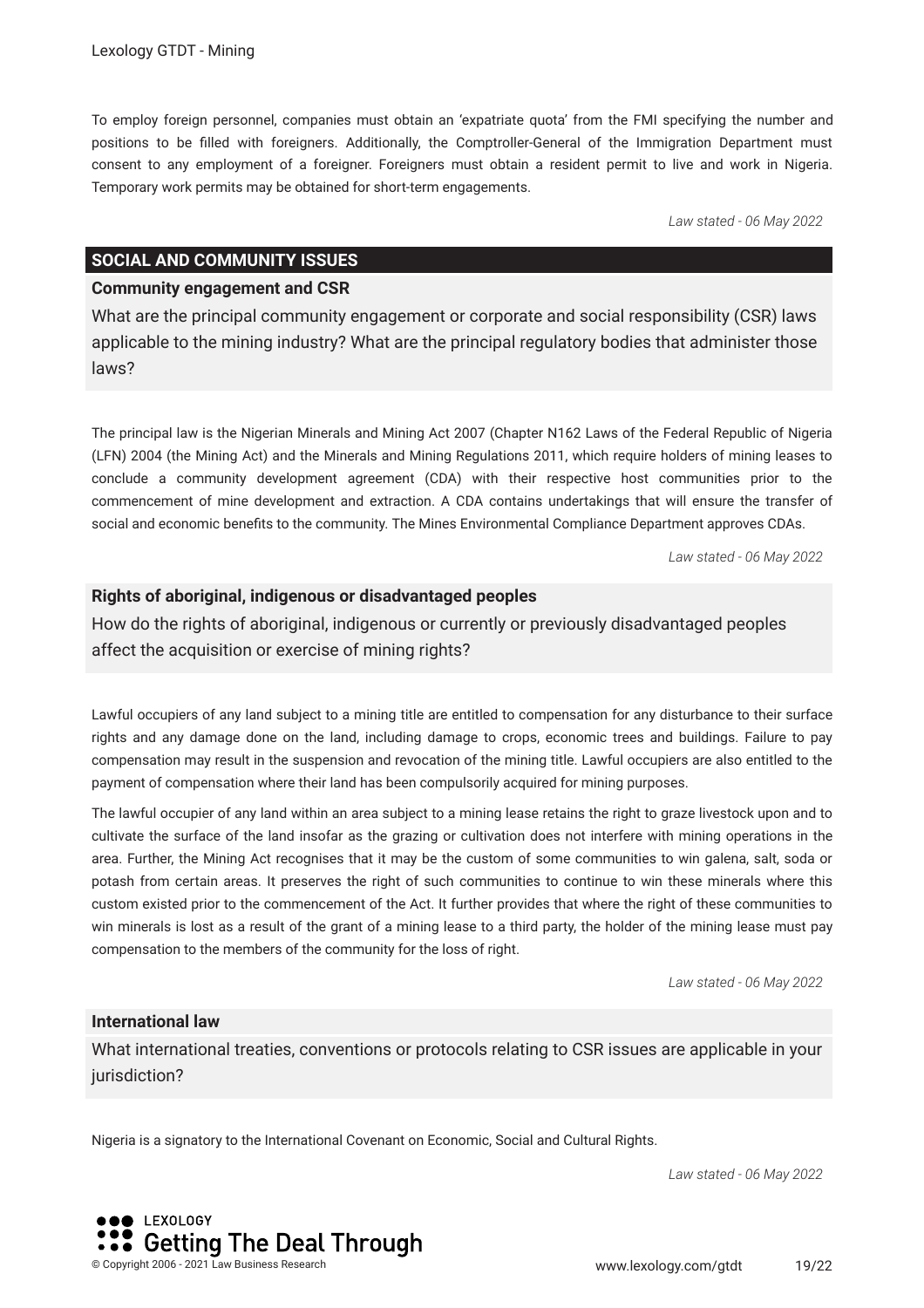#### **ANTI-BRIBERY AND CORRUPT PRACTICES**

#### **Local legislation**

Describe any local legislation governing anti-bribery and corrupt practices.

Several local laws govern anti-bribery and corrupt practices, which include:

- the Corrupt Practices and other Related Offences Act, the Economic and Financial Crimes Commission (Establishment) Act;
- the Money Laundering Prohibition Act;
- $\cdot$  the Dishonoured Cheque (Offences) Act;
- \* the Advance Fee Fraud and other Related Offences Act;
- the Nigerian Extractive Industries Initiative Act;
- the Criminal Code; and
- the Penal Code.

*Law stated - 06 May 2022*

#### **Foreign legislation**

Do companies in your country pay particular attention to any foreign legislation governing antibribery and foreign corrupt practices in your jurisdiction?

Foreign and local companies pay particular attention to the US Foreign Corrupt Practices Act, the UK Anti-Bribery Act and the Organisation for Economic Co-operation and Development Convention on Combating Bribery of Foreign Public Officials in International Business Transactions.

*Law stated - 06 May 2022*

#### **Disclosure of payments by resource companies**

Has your jurisdiction enacted legislation or adopted international best practices regarding disclosure of payments by resource companies to government entities in accordance with the Extractive Industries Transparency Initiative (EITI) Standard?

Nigeria is a member of the EITI and it enacted the Nigerian Extractive Industries Transparency Initiative Act in 2007 as the local legislation adopting the principles of the EITI.

*Law stated - 06 May 2022*

#### **FOREIGN INVESTMENT**

#### **Foreign ownership restrictions**

Are there any foreign ownership restrictions in your jurisdiction relevant to the mining industry?

There are no restrictions on foreign ownership relating to the mining industry.

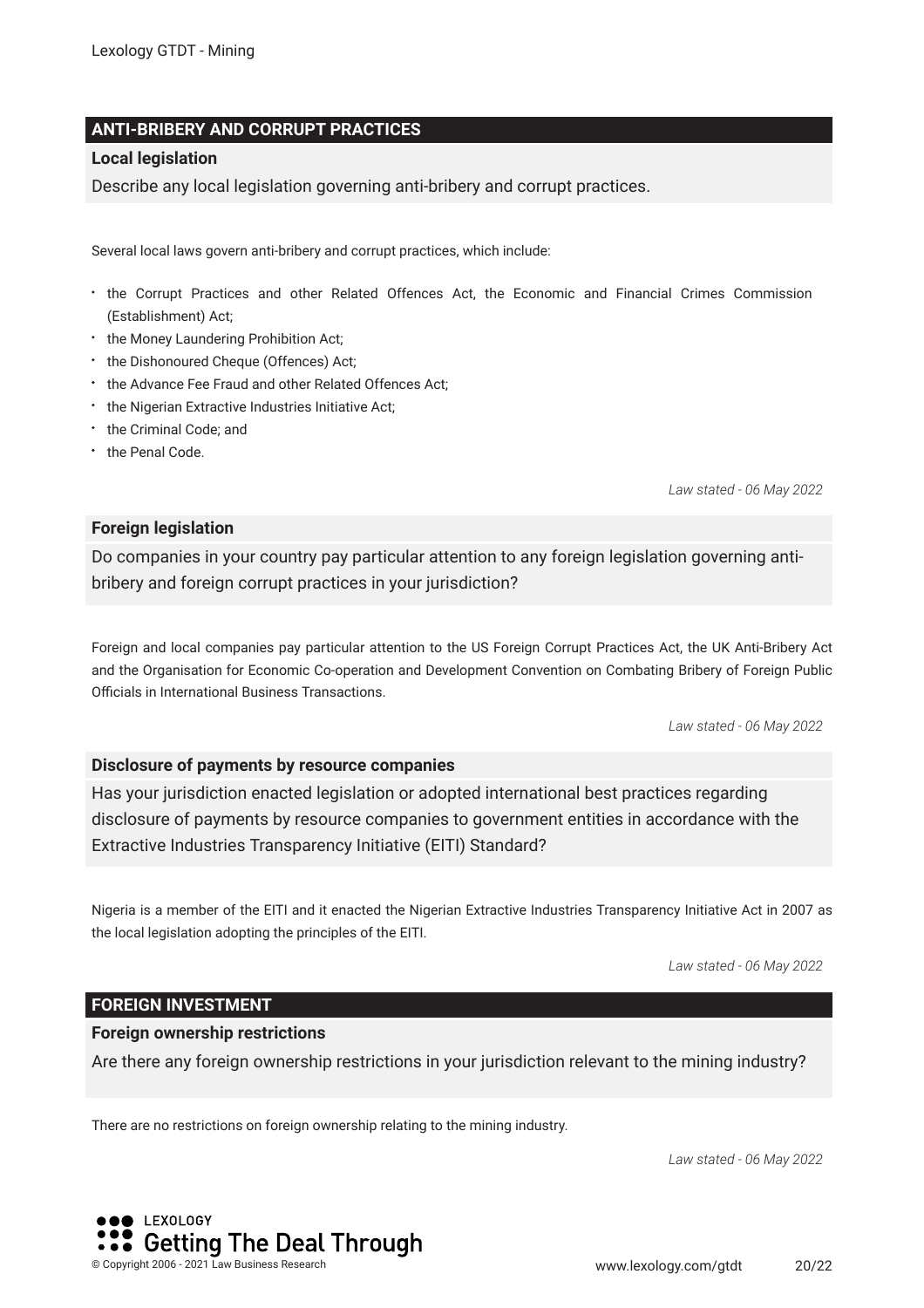#### **INTERNATIONAL TREATIES**

#### **Applicable international treaties**

What international treaties apply to the mining industry or an investment in the mining industry?

Nigeria is not a party to any international treaty that is specifc to the mining industry. However, Nigeria is a party to several treaties and international agreements that aim to protect foreign investment. These include:

- the Multilateral Investment Guarantee Agency Convention;
- the Convention on the Recognition and Enforcement of Foreign Arbitral Awards;
- the Treaty on the International Centre for the Settlement of Investment Disputes; and
- bilateral investment agreements and double taxation agreements with several countries.

*Law stated - 06 May 2022*

#### **UPDATE AND TRENDS**

#### **Recent developments**

What were the biggest mining news events over the past year in your jurisdiction and what were the implications? What are the current trends and developments in your jurisdiction's mining industry (legislation, major cases, signifcant transactions)?

One of the biggest events in the past year was the attainment of commercial gold production at the frst industrialscale gold mine in Nigeria. This is a major milestone for Nigeria's mining industry.

In a bid to de-risk the mining industry, the federal government, through the Nigerian Geological Survey Agency, is undertaking the National Integrated Mineral Exploration Project, which involves the exploration of base metals, rare earth minerals and industrial metals across the country to develop reliable geosciences data that investors can base investment decisions on. This initiative has resulted in increased investor interest in the sector. It was recently announced that data derived from the programme will be sold through auction to fund further exploration.